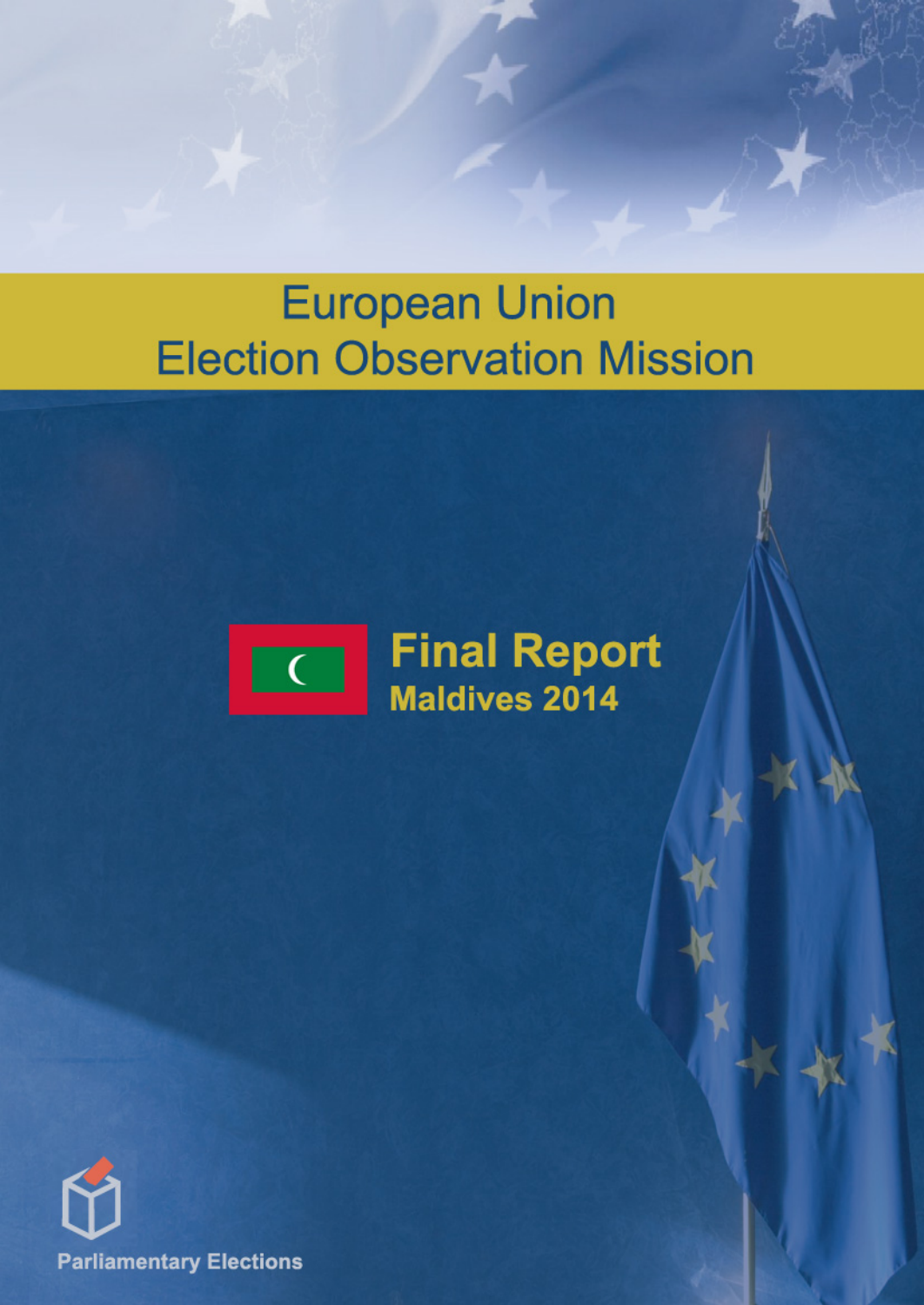

### **REPUBLIC OF MALDIVES**

### **FINAL REPORT**

**Parliamentary Elections 22 March 2014**

### **EUROPEAN UNION ELECTION OBSERVATION MISSION**

*European Union Election Observation Missions are independent from the European Union institutions. This report was produced by the European Union Election Observation Mission to Maldives and presents the mission's findings on the 22 March 201 Majlis Elections. The European Union Institutions do not guarantee the accuracy of the data included in this report.*

*\_\_\_\_\_\_\_\_\_\_\_\_\_\_\_\_\_\_\_\_\_\_\_\_\_\_\_\_\_\_\_\_\_\_\_\_\_\_\_\_\_\_\_\_\_\_\_\_\_\_\_\_\_\_\_\_\_\_\_\_\_\_\_\_\_\_\_\_\_\_\_\_\_\_\_*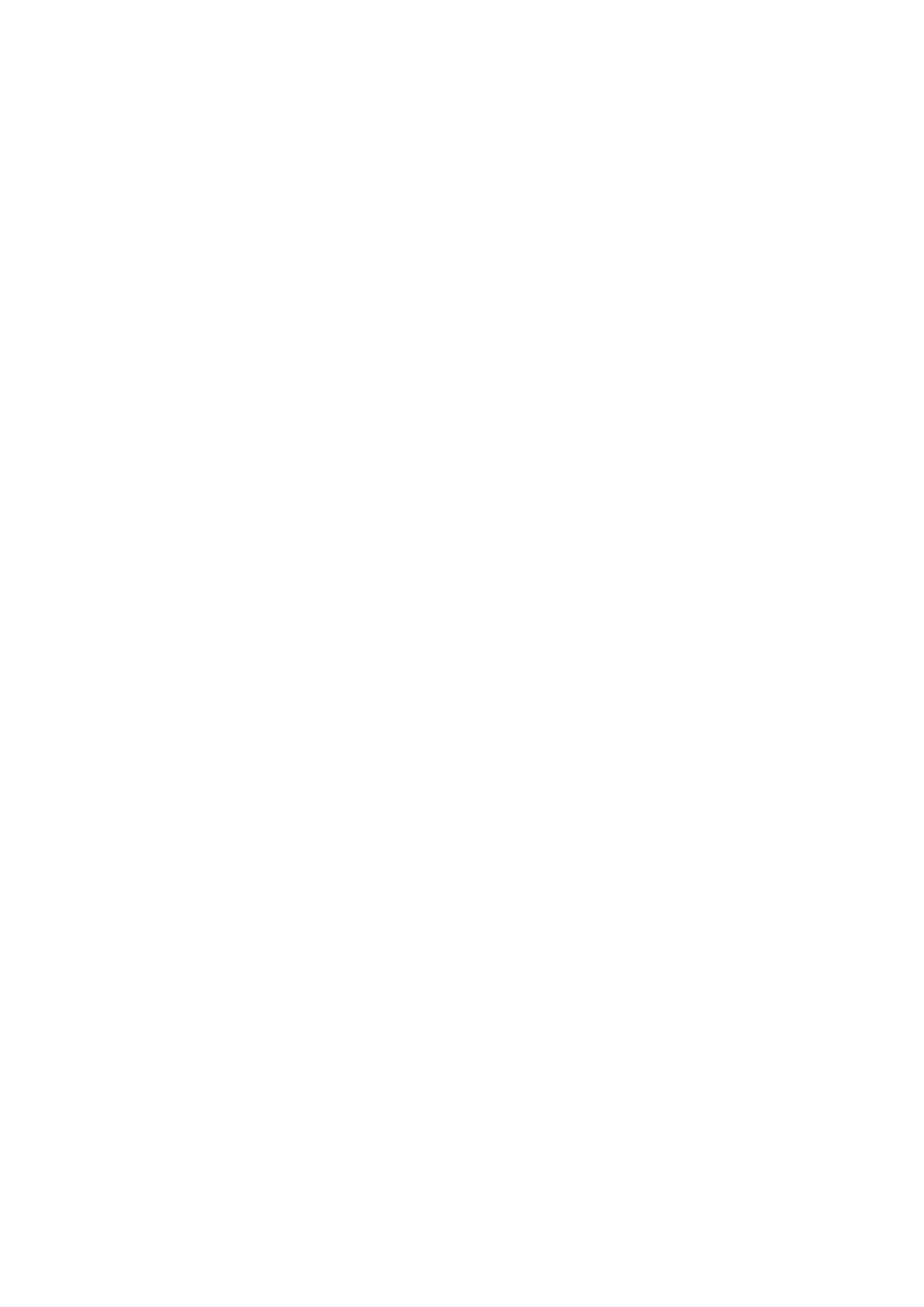

#### EUROPEAN UNION ELECTION OBSERVATION MISSION

## **22 March 2014 Parliamentary Elections<br>Republic of Maldives**

#### **FINAL REPORT**

#### **Table of Content**

| Ι.             |  |
|----------------|--|
|                |  |
| II.            |  |
| Ш.             |  |
| A.             |  |
| B.             |  |
|                |  |
| Α.             |  |
| B.             |  |
| $\mathbf{C}$ . |  |
| V.             |  |
| VI.            |  |
| Α.             |  |
| B.             |  |
| VII.           |  |
| A.             |  |
| VIII.          |  |
|                |  |
|                |  |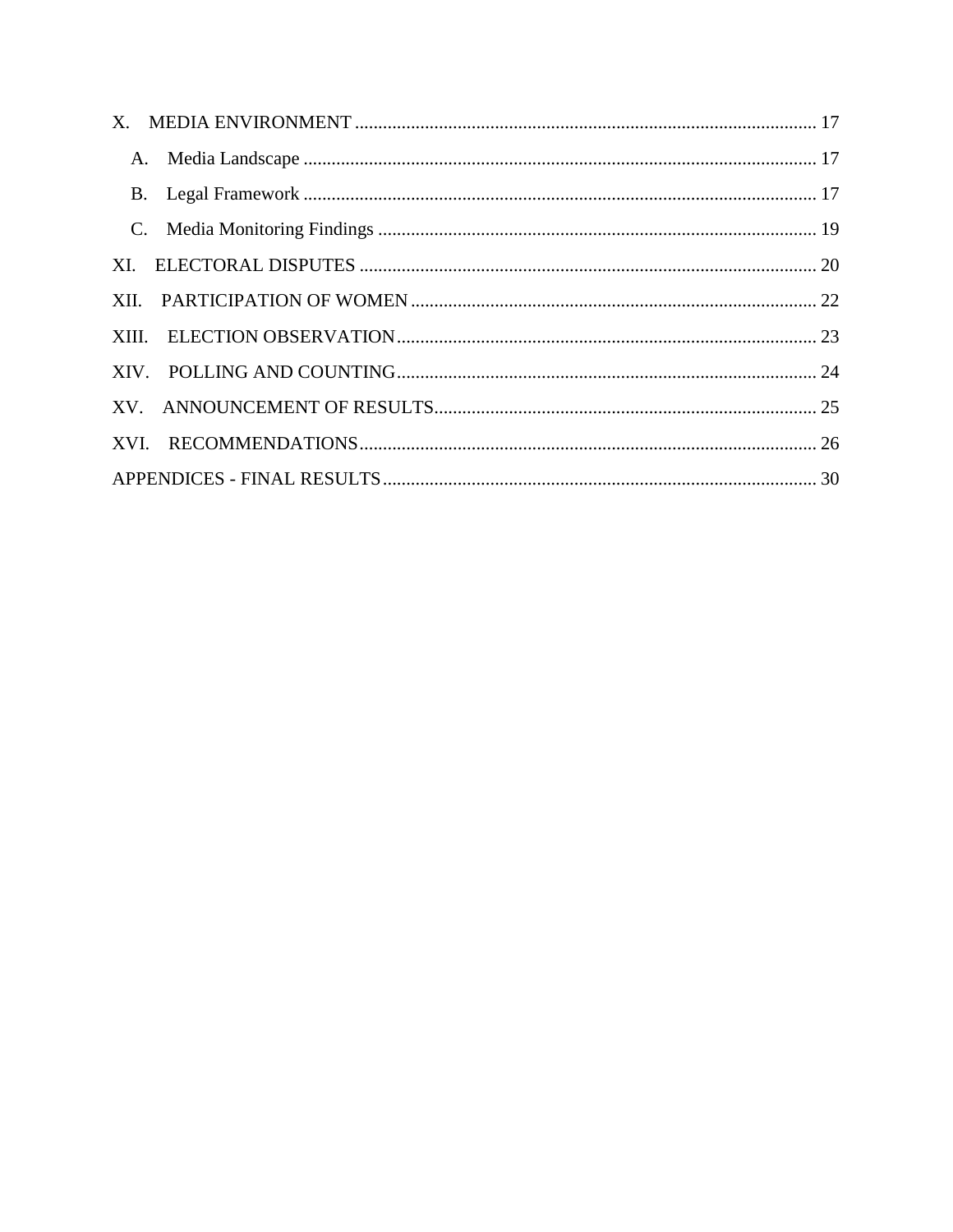

#### **EUROPEAN UNION ELECTION OBSERVATION MISSION**

**22 March 2014 Parliamentary Elections Republic of Maldives**

#### **FINAL REPORT**

#### **I. SUMMARY**

The 22 March 2014 elections to the People's Majlis were the second multiparty parliamentary elections in the Maldives. They were conducted in the midst of a political crisis that had created uncertainty about further transition to democracy. Following an invitation from the Maldivian Elections Commission (EC), the European Union established an Election Observation Mission (EOM) to observe these elections.

The 22 March elections were assessed by the EU EOM as well administered despite interference by the Supreme Court, and its action against Elections Commission members, which overshadowed the electoral period and *inter alia* led to uncertainty over whether the elections would take place as planned. The Supreme Court ruling to remove two members of the Elections Commission less than two weeks before the elections was contrary to the provisions of the Constitution regulating dismissal of Commission members. It violated principles of the separation of powers and raised serious concerns about safeguarding the independence of the Elections Commission. The main opposition party considered, but rejected, an election boycott, arising from the Supreme Court decision.

Voting was assessed by EU EOM observers as calm and orderly, and polling staff as competent and professional. Some minor problems were noted on Election Day but they did not impact on the integrity of the vote. Secrecy was not always protected due to inadequate procedures for voters to vote outside their constituency, the absence of tactile ballot guides for visually impaired voters, and the placement and structure of voting booths in some polling stations. The vote count was assessed positively as the procedures were generally followed and the process was transparent. The result sheets were posted immediately.

The elections were competitive, offering to voters a genuine choice and to candidates campaign freedom. Candidate registration was inclusive, with a total of 302 candidates running in the 85 single-mandate constituencies. Candidates from all six registered political parties were contesting, including the ruling coalition led by the Progressive Party of Maldives, and the main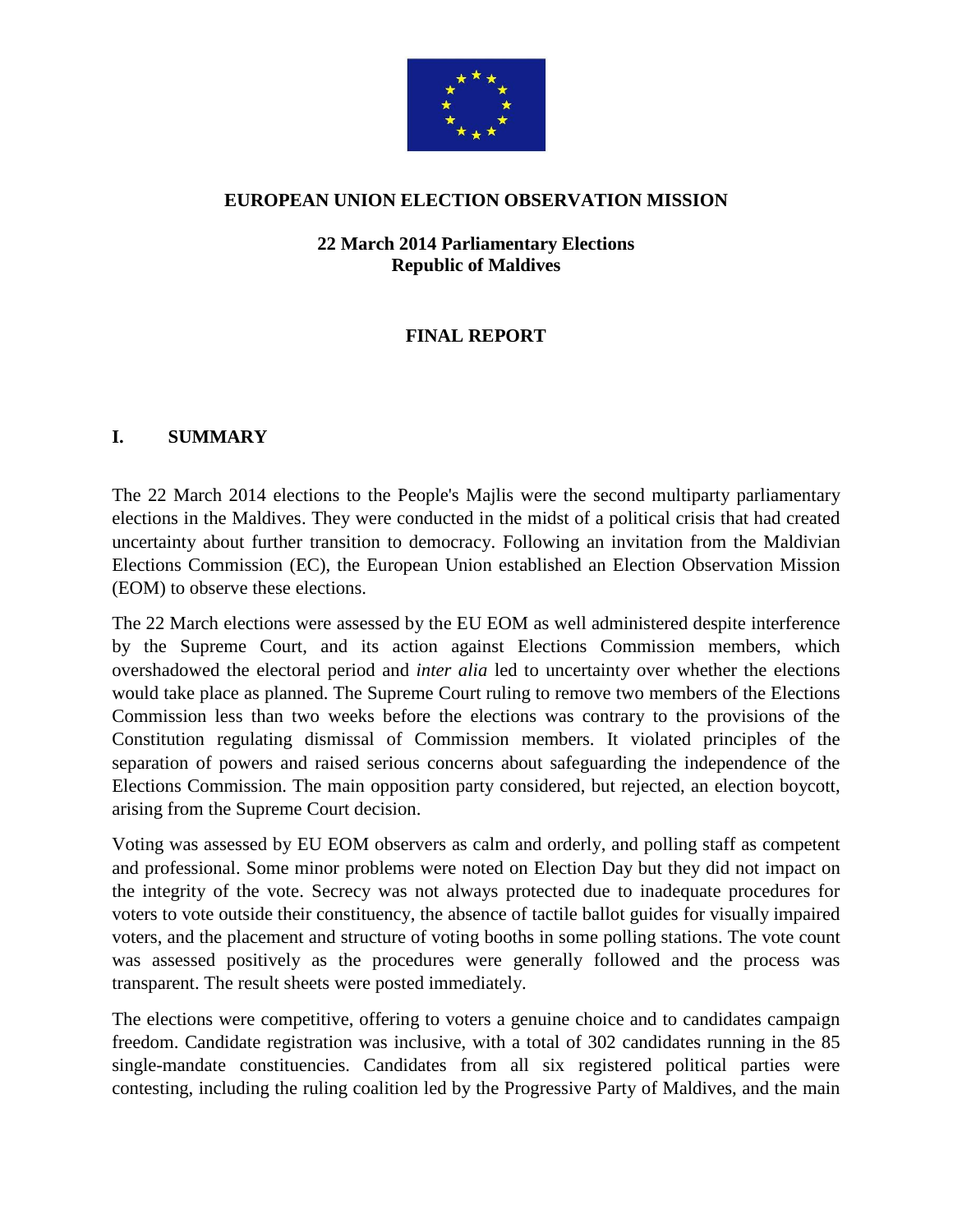opposition Maldivian Democratic Party. The participation of women was extremely low with only 23 female candidates, just five of whom were elected.

Candidates could campaign freely with freedoms of association, expression and movement respected. However, the area of campaign finance was insufficiently regulated. Allegations of prevalent vote-buying, excessive campaign expenditure and abuse of state resources, appeared to be serious problems that undermined the level playing field.

The legal framework provided an adequate basis for the conduct of democratic elections, broadly in line with regional and international standards subscribed to by the Maldives. However, some deficiencies exist, including in the protection of the secrecy of the vote and adjudication of complaints and appeals. Contrary to the ICCPR, the rights to vote and to stand for election are limited on the grounds of religion, as citizenship is limited to Maldivians of Muslim faith, and candidates must be Sunni Muslim. The existing proliferation of electoral law means that particular areas are regulated by a variety of legal instruments, rendering the law sometimes difficult to ascertain and to apply by those responsible for enforcement of the law. Moreover, there is a lack of legal certainty as the legal system is based on a joint application of common law and Islamic Sharia, meaning that the interpretation of law may be indeterminate and unpredictable.

The elections to the People's Majlis were administered by the Elections Commission at a central level and at 20 Atoll Election Units/Offices by 194 Island Election Officers. The elections were well organised by the EC and its staff, and the Commission conducted the process in a transparent and inclusive manner. There was a high level of confidence among election stakeholders in the performance of the election administration and the only criticism noted was related to the process of delineation of parliamentary constituencies in Malé – some political parties and candidates expressed concerns that more than 6,000 voters without permanent residence in Malé (*dhaftaru*) were unequally distributed among nine constituencies in the capital. The Final Voters' List totalled 240,652 a slight increase since the 2013 presidential election. Generally, stakeholders expressed confidence in the accuracy of the voter register.

The Constitution guarantees freedom of expression provided the freedom is exercised in a manner "not contrary to any tenet of Islam" thus eroding rights enshrined in Article 19 of the International Covenant on Civil and Political Rights (ICCPR). The media landscape has changed significantly since the introduction in 2007 of private commercial radio and television. However, the liberalisation of the sector has so far not led to media pluralism. Ownership of the main private television and radio stations, and their respective websites, is concentrated in the hands of a small number of businesspeople and politicians whose political ideologies are reflected in editorial decisions. This has led to significantly biased electoral coverage, thus undermining the principles of balance and impartiality. The results of media monitoring by the EU EOM reflect the polarised nature of the country's broadcast media. While public service broadcaster MBC made efforts to ensure equitable access for all candidates and parties, as set out under the Elections (General) Act, private TV stations such as Raajje TV and VTV devoted the majority of political/electoral-related coverage to overtly promoting their chosen candidates.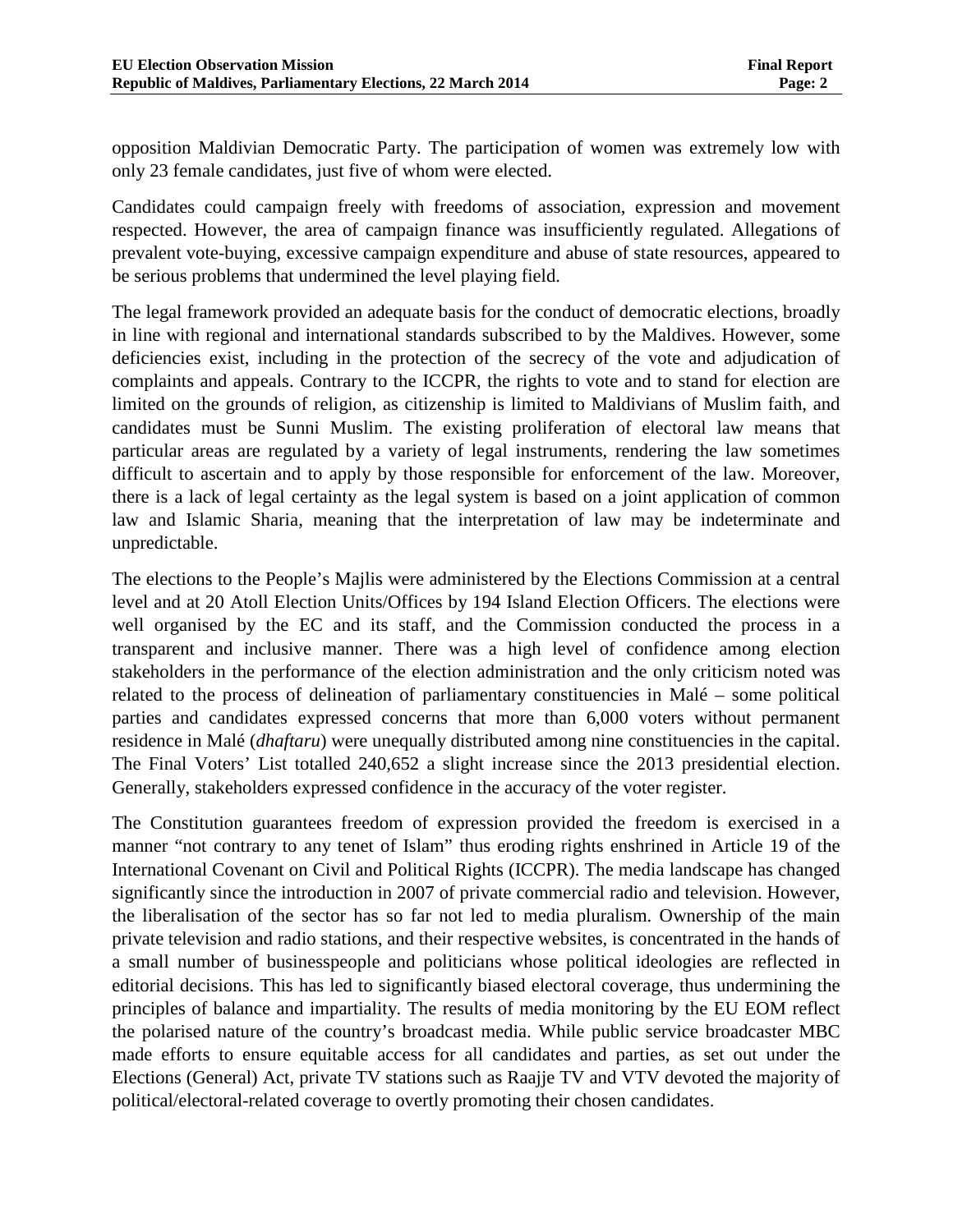#### **A. PRIORITY RECOMMENDATIONS**

- Legislation should clearly define the division of competences of the courts, the Election Commission, the police and the Anti-Corruption Commission during the electoral process as well as other independent institutions where there is regulatory or jurisdiction overlap to provide for legal certainty.
- Comprehensive regulations should be introduced to ensure accountability and transparency of campaign and political party finance, including of donations in-kind. Consideration should be given to lowering campaign spending limits, as well as to introducing limits on all donations, including from third parties. An adequate and impartial monitoring mechanism is also required.
- Serious efforts and commitments by all relevant state institutions are required to combat vote buying practices that undermine the core of democratic elections. Police and other state agencies, in cooperation with the EC, should prioritise monitoring, investigation and prosecution of all reported cases of vote buying before and after elections.
- Secrecy of the vote should be ensured for all voters. Adequate measures should be taken in order to guarantee the secrecy of the vote to voters voting outside their home constituency. Several mechanisms existing in international best practice are used to achieve this and they could be considered.
- Media freedom should be strengthened by amending Article 27 of the Constitution to bring it in line with Article 19 of the ICCPR in order to include freedom to "seek, receive and impart information and ideas of all kinds, regardless of frontiers". Updated legislation giving greater clarity on the mandates of media regulatory bodies and a clear delineation of responsibility for regulatory oversight of broadcast coverage of elections is also required. This could involve amongst others e.g. a merger between the Broadcasting Commission and the Media Council. An overall media strategy should be put in place, with training for journalists among its priorities.
- Greater efforts should be made to promote the participation of women in public life. Domestic law reform is necessary to ensure full equality between the sexes in family law and rules of inheritance, thereby removing one of the barriers to participation of women in public life. Consideration should be given to adopting legislation requiring affirmative action policies within political parties for the promotion of women.
- The Elections Commission should review the operation of the existing complaints and appeals mechanism to ensure effective dispute resolution process.

#### **II. INTRODUCTION**

Following an invitation from the Maldivian Elections Commission, the European Union established an Election Observation Mission (EOM) to observe the 22 March 2014 elections to the People's Majlis.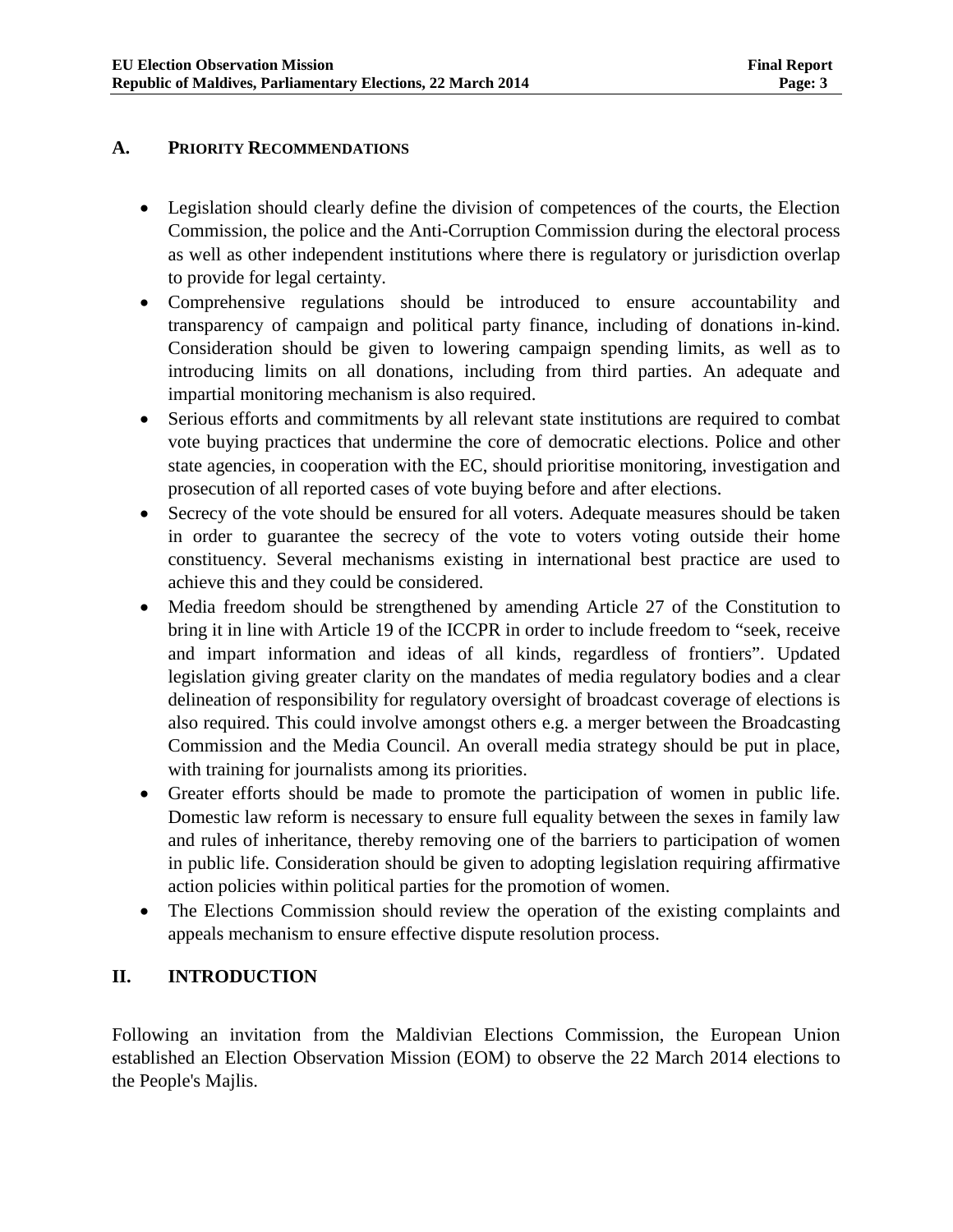The EU EOM was led by Chief Observer Mr Eduard Kukan, a Member of the European Parliament from Slovakia and former Minister for Foreign Affairs. The EU EOM included a Core Team of five experts and four Long-Term Observers (LTOs). Some 16 Short-Term Observers (STOs) joined the EOM closer to Election Day, including a group of observers locally recruited from EU member states' embassies in Colombo.

On Election Day, the EU EOM deployed some 30 observers from 16 EU Member States across the country to assess the whole electoral process in accordance with international and regional commitments for elections as well as the laws of the Maldives.

This report provides details of the EU EOM's findings and presents its recommendations for the enhancement of the Maldives' future elections. The EU EOM was independent in its findings and conclusions and adhered to the Declaration of Principles for International Election Observation signed at the United Nations in October 2005. The mission wishes to express its appreciation to the Elections Commission and the other authorities, political parties and civil society organisations for their cooperation and assistance. The EU EOM is also grateful to the Delegation of the European Union to Sri Lanka and the Maldives, and the European Union Member States' diplomatic missions for their support throughout.

#### **III. POLITICAL BACKGROUND**

#### **A. POLITICAL CONTEXT**

The 22 March polls were the second multiparty parliamentary elections since the introduction of a new Constitution in 2008 that accelerated democratic reform in the Maldives. These elections were conducted in the midst of a political crisis that created uncertainty about further transition to democracy.

The Maldives held its first competitive presidential election in 2008 and the first multiparty parliamentary elections in 2009. The new government, led by the leader of the Maldivian Democratic Party (MDP) President Mohamed Nasheed, elected in 2008, was unable to reach a broad political consensus to continue democratic reforms. The opposition, led by former President Maumoon Gayoom of the Progressive Party of the Maldives (PPM), and supported by key members of the judiciary and police, organised a protest leading to the resignation of President Nasheed in February 2012 and the controversial transfer of power to Vice-president Mohamed Waheed, supported by the opposition.

The contentious transfer of power and the subsequent protracted presidential election in 2013 deepened the polarisation of Maldivian society. These political developments were seen as a regressive step away from transition to democracy due to interference by the judiciary and police. While the first round on 7 September 2013, won by Mr Nasheed, was reportedly well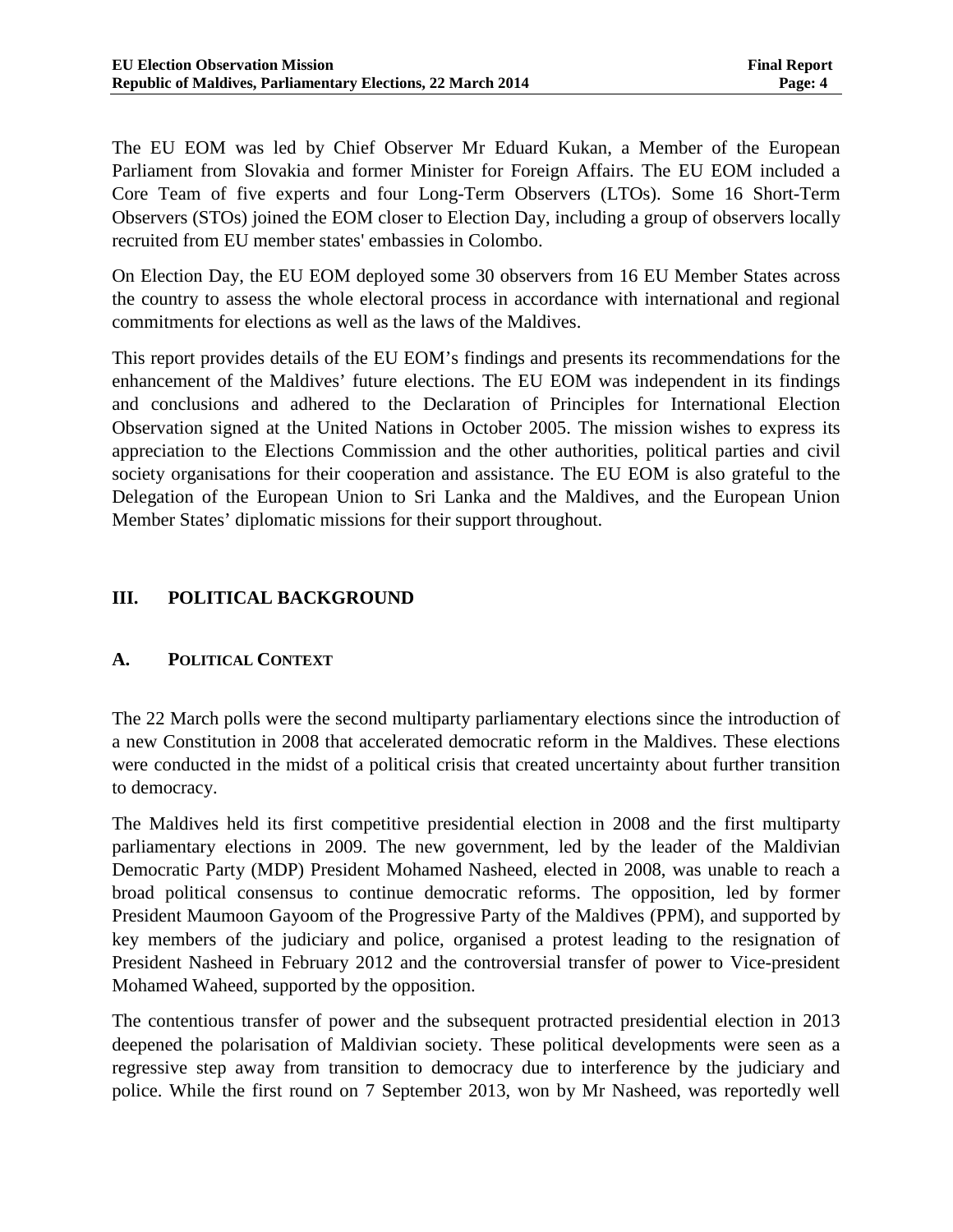administered, the election process was later derailed and concluded only on 16 November 2013, 35 days after the constitutional deadline for electing a new president, with the narrow victory of Abdullah Yameen. While Mr Nasheed received only 6,022 fewer votes, he conceded defeat and called for his party to focus on upcoming local council and parliamentary elections. In January 2014, local elections took place and the MDP won control of more local councils than the ruling coalition.

#### **B. MAIN POLITICAL ACTORS**

Candidates from all six registered political parties contested the 2014 elections. The ruling coalition consisted of three parties – the Progressive Party of the Maldives, the Jumhoree Party (JP) and the Maldivian Development Alliance (MDA). The Adhaalath Party, which supported the coalition, decided to run separately, fielding 12 candidates. The remaining coalition partners divided all contested seats among themselves, with PPM candidates competing in 50 constituencies, JP in 28 and the MDA in seven.

The Maldivian Democratic Party (MDP) is the main opposition and the largest party in the Maldives with over 40,000 members. It fielded candidates in all 85 constituencies. The formerly ruling Dhivehi Rayyithunge Party, which was the strongest party in the 2009 elections, nominated only six candidates.

The ruling coalition faced internal competition in over 60 constituencies where their official candidates were opposed by candidates affiliated with the individual coalition parties but who registered as independents. Some of them had failed to be nominated by the party leadership or had lost in primary elections. This resulted in a split vote among coalition supporters and was often cited by opposition politicians as a reason for a possible postponement of the elections.

#### **IV. LEGAL FRAMEWORK**

#### **A. ELECTORAL SYSTEM**

The People's Majlis is a unicameral parliament, comprising members elected by a simple majority in single-seat constituencies (first past the post). The term of office for the People's Majlis is five years. Article 71 of the Constitution provides that every administrative division in the country, ie the 20 administrative Atolls plus the capital Malé, shall have at least two representatives in parliament, with additional constituencies added for each additional 5,000 residents. While there were 77 members in the outgoing parliament, 85 MPs were elected in the 2014 polls due to a population increase.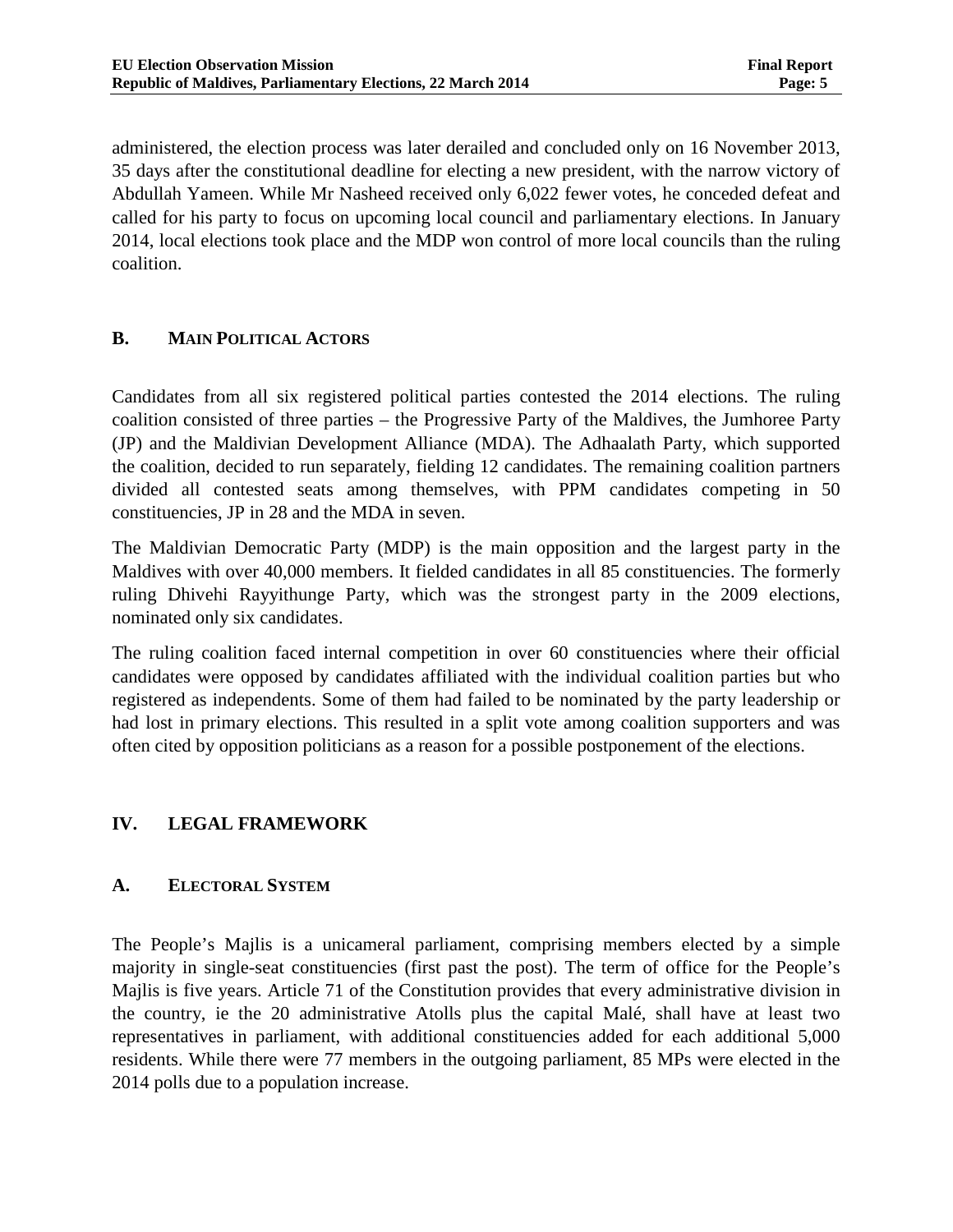#### **B. INTERNATIONAL PRINCIPLES AND COMMITMENTS**

The Republic of the Maldives has undertaken a broad range of international commitments which relate to the electoral process, comprising both universal civil and political rights, and specific norms relating to persons with disabilities. The pertinent international treaties include the International Covenant on Civil and Political Rights (ICCPR), the Convention on the Elimination of Racial Discrimination (CERD), the Convention on the Elimination of All Forms of Discrimination against Women (CEDAW), the Convention against Corruption, and the Convention on the Rights of Persons with Disabilities. The Maldives is also a party to the Commonwealth Charter, which sets out a commitment to democratic processes, in particular through free and fair elections, and to the regional, non-treaty, commitment in this sphere, the South Asian Association for Regional Co-operation Charter of Democracy.

There are two reservations which detract from the applicability of the afore-mentioned treaties, creating deficiencies in the protection of the right of political participation in the Maldives. The right to vote and to run for public office, as set out in Article 26 of the Constitution of the Maldives, restricts the application of these rights to Maldivian citizens who must be Muslim (Article 9) to be citizens, and thus to vote, and specifically followers of a Sunni school of Islam to run for election (Article 73). These constitutional provisions circumscribe political participation on the grounds of religion. The Maldives entered a reservation to Article 18 of the ICCPR, the provision which establishes that everyone shall have the right to freedom of thought, conscience and religion, stating that this principle is to be without prejudice to the Constitution of the Maldives. However, while this is a clear attempt to restrain the applicability of freedom of religion principles in the Maldives, no specific reservation has been entered to Article 2.1 of the ICCPR, which extends recognition to all political rights, without distinction on the grounds of religion. The UN Human Rights Committee has recommended  $<sup>1</sup>$  $<sup>1</sup>$  $<sup>1</sup>$  that the Maldives should</sup> withdraw its reservation to Article 18, considering the reservation "to be incompatible with the object and purpose of the Covenant". It has further recommended that the Maldives should revise its Constitution to ensure that religion is not a basis for citizenship. In addition to this situation having been the subject of negative appraisal in the context of the ICCPR, the Committee on the Elimination of Racial Discrimination has further contended that these provisions effect discrimination on the grounds of ethnic origin<sup>[2](#page-10-1)</sup>.

The Maldives has entered a reservation to Article 16 of CEDAW, the provision which obliges states to eliminate discrimination against women in all matters relating to marriage and family relations, and to ensure that laws and practices in this area are based on the equality of men and women. On accession to CEDAW in 1993, the Maldives had entered a blanket reservation that excluded compliance with CEDAW where the Government considered there to be any contradiction with the principles of Islamic Sharia. This reservation was altered in 1999, with the

 $\overline{a}$ 

<span id="page-10-1"></span><span id="page-10-0"></span><sup>&</sup>lt;sup>1</sup> UN Human Rights Committee Concluding Observations, July 2012, CCPR/C/MDV/CO/1, page 2. <br><sup>2</sup> Committee on the Elimination of Racial Discrimination, Concluding Observations, August 2011, CERD/C/MDV/CO/5-12, page 3.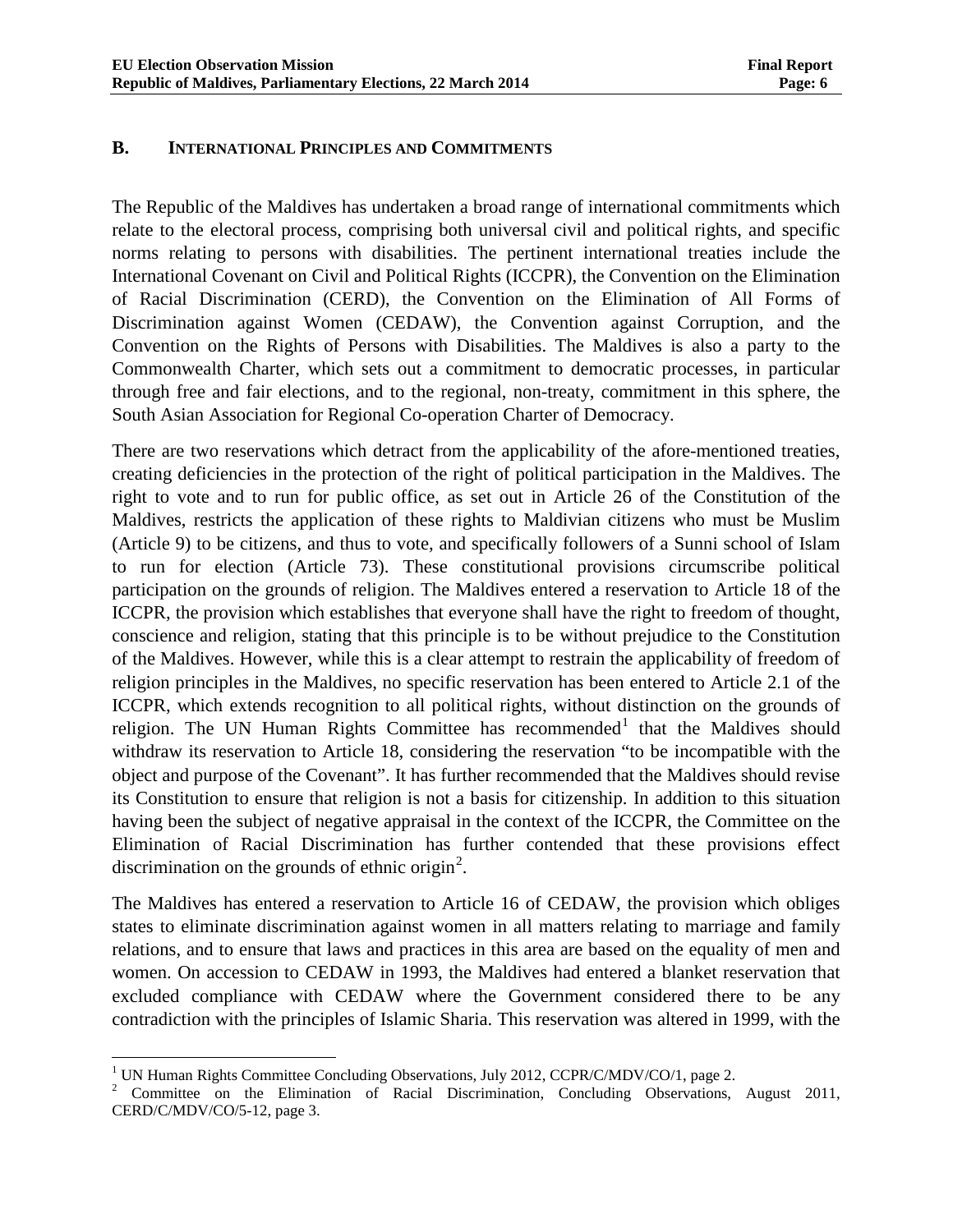substitution of two specific reservations to Articles 7(a) and 16. While the reservation to Article  $7(a)^3$  $7(a)^3$  was subsequently withdrawn, the reservation to Article 16 remains, with which the Maldives seeks to apply the provisions of Article 16 subject to the provisions of Islamic Sharia. This offers protection to inheritance laws which discriminate against women<sup>[4](#page-11-1)</sup> and, thus, diminish their access to financial resources, lack of which pose a barrier to participation in public life. The UN Human Rights Committee has expressed concern<sup>[5](#page-11-2)</sup> that women in the Maldives continue to be discriminated against with regard to inheritance, and has recommended that equality should be guaranteed between men and women by ensuring, both *de jure* and *de facto*, the right of women to inherit property on an equal footing with men.

#### **C. ELECTORAL LEGAL FRAMEWORK**

The legal framework for the conduct of elections is to be found in the Constitution of the Republic of Maldives (2008), with greater detail in the Elections (General) Act (2008), the Parliamentary Elections Act (2009), the Electoral Constituencies for the Parliamentary Elections Act (2009), the Elections Commission Act (2008), and the Political Parties Act (2013). Further elaboration of the law has been set out in the Regulation on Political Parties (2005), and the Regulations for Parliamentary Elections (2014), which applied specifically to these elections. There is also a set of rules, known as the 16-point guidelines, introduced by an order of the Supreme Court in the context of the 2013 presidential election, which have been applied on an *ad hoc* basis to these elections. Election offences are governed by the aforementioned Elections (General) Act, as well as by the Penal Code of 1968. This proliferation of electoral law means that particular areas are regulated by a variety of legal instruments, rendering the law sometimes difficult to ascertain and to apply by those responsible for enforcement of the law.

While the legal framework overall provides an adequate basis for the conduct of democratic elections, there are grave deficiencies in the rights to vote and to stand for election, as well as in the protection of the secrecy of the vote. Moreover, there is a lack of legal certainty as the legal system is based on a joint application of common law and Islamic Sharia, meaning that the interpretation of law may be indeterminate and unpredictable<sup>[6](#page-11-3)</sup>. While there is a chapter on human rights in the 2008 Constitution, the UN Human Rights Committee has expressed its  $\arccos$ <sup>[7](#page-11-4)</sup> that the protection therein afforded is inadequate, and impedes the full effect of the ICCPR in the Maldives. Article 16 (b) of the Constitution provides that rights and freedoms may

 $\overline{a}$ 

<span id="page-11-0"></span> $3$  Article 7 (a) provides for equality in public life, including the right "to be eligible for election to all publicly elected bodies". Prior to 2008 and the introduction of the new Constitution, Maldivian women were excluded from

<span id="page-11-1"></span>contesting for the offices of president and vice-president. The reservation was withdrawn on 31/3/2010.<br><sup>4</sup> Government of the Maldives, Combined Fourth & Fifth Periodic Report to CEDAW, April 2013, page 47: Sharia governs

<span id="page-11-3"></span>

<span id="page-11-2"></span> $\frac{5}{10}$  Concluding Observations, July 2012, CCPR/C/MDV/CO/1, paragraph 12.<br>
<sup>6</sup> UN Report of the Working Group on the Universal Periodic Review, Human Rights Council, A/HRC/23/43/Add.3, May 2013.

<span id="page-11-4"></span><sup>&</sup>lt;sup>7</sup> Concluding Observations, July 2012, CCPR/C/MDV/CO/1, paragraph 6.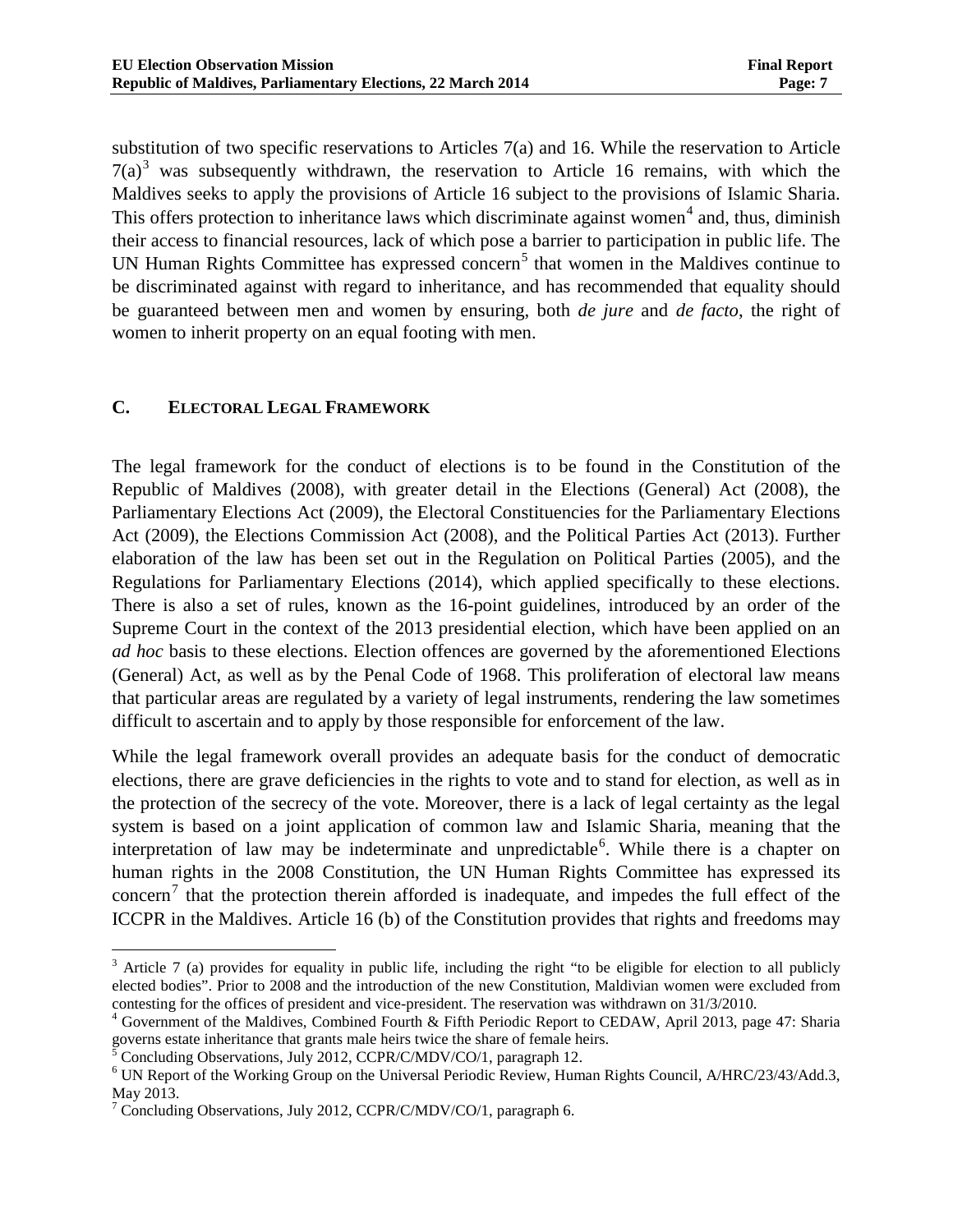be limited "in order to protect and maintain the tenets of Islam", a formulation which allows for fundamental rights to be abridged. The rights to vote and to run for public office, as well as the freedoms of expression, association and assembly, are included in the human rights chapter, and therefore can be made the subject of such limitation.

The law governing the registration and dissolution of political parties is unclear, as there have been several Supreme Court orders in this sphere. The Constitution, in Article 30, sets out the right of every citizen to establish and to participate in the activities of political parties. The rules governing the exercise of this right are to be found principally in the 2013 Political Parties Act. This Act had purported to require a minimum of 10,000 members for registration of a political party, with a further requirement that this membership level be maintained or the party could face dissolution. This requirement was struck down by the Supreme Court<sup>[8](#page-12-0)</sup> on 1 September 2013, with a re-instatement of the requirement of 3,000 signatures, as had been laid down in the 2005 Political Parties Regulation. The continuing validity of this Regulation is also questionable, as it may not have successfully been carried over under the 2008 Constitution. A further series of sometimes contradictory rulings by the Supreme Court created uncertainty as to which provisions of the Political Parties Act remain in force, in particular regarding the rules for registration and maintenance of a political party.

There is also an absence of clarity as to the legal validity of the 16 guidelines which were introduced by the Supreme Court during the presidential election. The authoritative legal source of the rules is uncertain, while their content, some of which refers specifically to the presidential election, has included specific instructions to the Elections Commission. However, these guidelines did not appear to improve the election process and they were not always practical or implementable, as reported by the representatives of the EC as well as by other election stakeholders.

Further flaws in the electoral framework are manifest in the fact that secrecy of the ballot is circumscribed, procedurally, for many voters who registered to vote for their constituency of origin (absentee voting) from another location. This is the case for those who may be alone, or be as few as two or three voters, on a register at a particular polling station, in which instances their votes may be identified, contrary to Article 25 ICCPR requiring secrecy of the ballot, including for absentee voters. The absence of tactile ballot guides for voters with visual impairments also encroaches upon secrecy rights.

<span id="page-12-0"></span><sup>8</sup> Supreme Court Case No. 11/SC-C/2013: Validity of Sections 8(b) & 11 of the Political Parties Act, 2013.  $\overline{a}$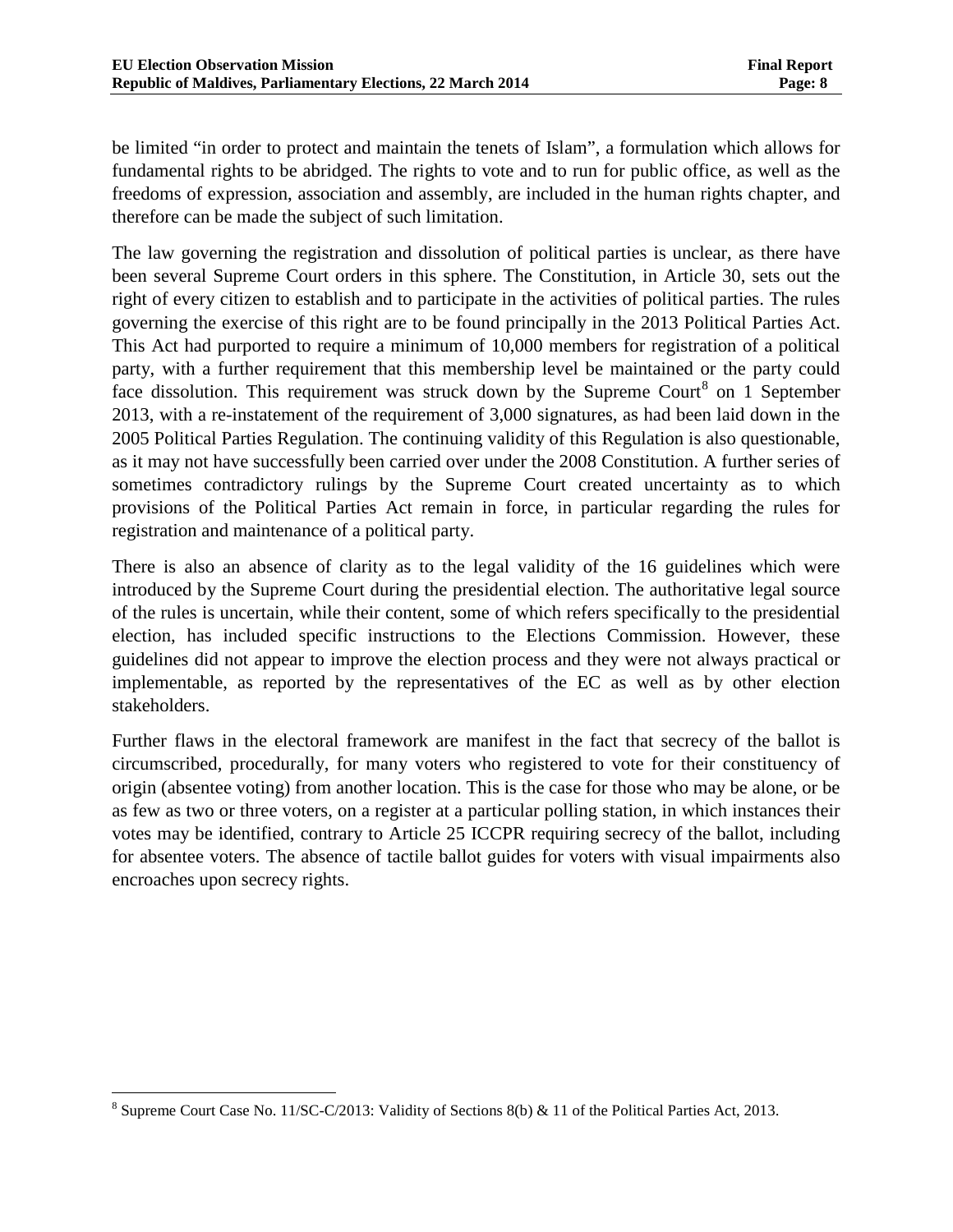#### **V. THE ROLE OF THE SUPREME COURT**

 $\overline{a}$ 

The Constitution of 2008 enshrines principles of separation of powers and independence of the judiciary. The UN Special Rapporteur on the independence of judges and lawyers<sup>[9](#page-13-0)</sup>, reporting on a visit to the Maldives in 2013, stated that the delivery of justice was not taking place in a fair, independent and impartial way. This was a re-iteration of the substance of a report by the International Commission of Jurists in  $2011<sup>10</sup>$  $2011<sup>10</sup>$  $2011<sup>10</sup>$  which stated that democratic transition "remains" fragile as nascent institutions are yet to be consolidated through laws, regulations and the inculcation of new institutional cultures that embody and promote unquestioned respect for the rule of law". The functioning of the judicial system has not improved since then, as is demonstrated by proceedings against the Elections Commission taken by the Supreme Court.

A new Constitution enacted in the Maldives in 2008 introduced a new governance structure and a separation of powers. An Elections Commission was created under Article 167, which stated that the EC was to be an independent and impartial institution, accountable to the People's Majlis. The creation of just such an independent electoral authority is a prerequisite to the conduct of genuine elections, according to Article 25 of the ICCPR. A protracted legal action by the Supreme Court, however, raised the possibility of abridgement of the independence of the EC, and represented an interference in the electoral process.

In early February 2014 the Supreme Court launched a *suo moto[11](#page-13-2)* action against the Elections Commission, which concluded on 9 March. In the case, the four members of the EC were accused of contempt of court, based on commentary on the difficulty of implementing the 16 point guidelines, including before a parliamentary committee; as well as on EC management of political party registration. The verdict included a finding that the commissioners had disrespected several judgments and orders of the Supreme Court, amounting to contempt of court. The chairperson and his deputy were removed from their offices, while the chairperson was sentenced to six months in prison, suspended for three years. The executive, legislature and Elections Commission were ordered to complete all necessary arrangements within six days (inclusive of holidays) to ensure that the elections were held as scheduled.

The ruling in this case raised many legal and constitutional issues. It represented an assertion by the Supreme Court of a power to remove officers appointed by the People's Majlis, which was clearly an intrusion by the judiciary on the role of the parliament, and a violation of the separation of powers. It was also a violation of the rules in both the Constitution and the Elections Commission Act which regulate the dismissal of members of the Elections Commission. Removal from office of members of the Elections Commission is stated, in Article

<span id="page-13-0"></span><sup>&</sup>lt;sup>9</sup> UN Human Rights Council, Report of the Special Rapporteur on the independence of judges and lawyers, Gabriela

<span id="page-13-1"></span>Knaul, A/HRC/23/43/Add.3, May 2013.<br><sup>10</sup> Maldives: Securing an Independent Judiciary in a Time of Transition, International Commission of Jurists, February 2011.

<span id="page-13-2"></span><sup>&</sup>lt;sup>11</sup> The *suo moto* procedure, introduced by the Supreme Court on February  $6<sup>th</sup>$ , allows the Court to take cases on its own initiative. The case against the EC was the first use of this procedure.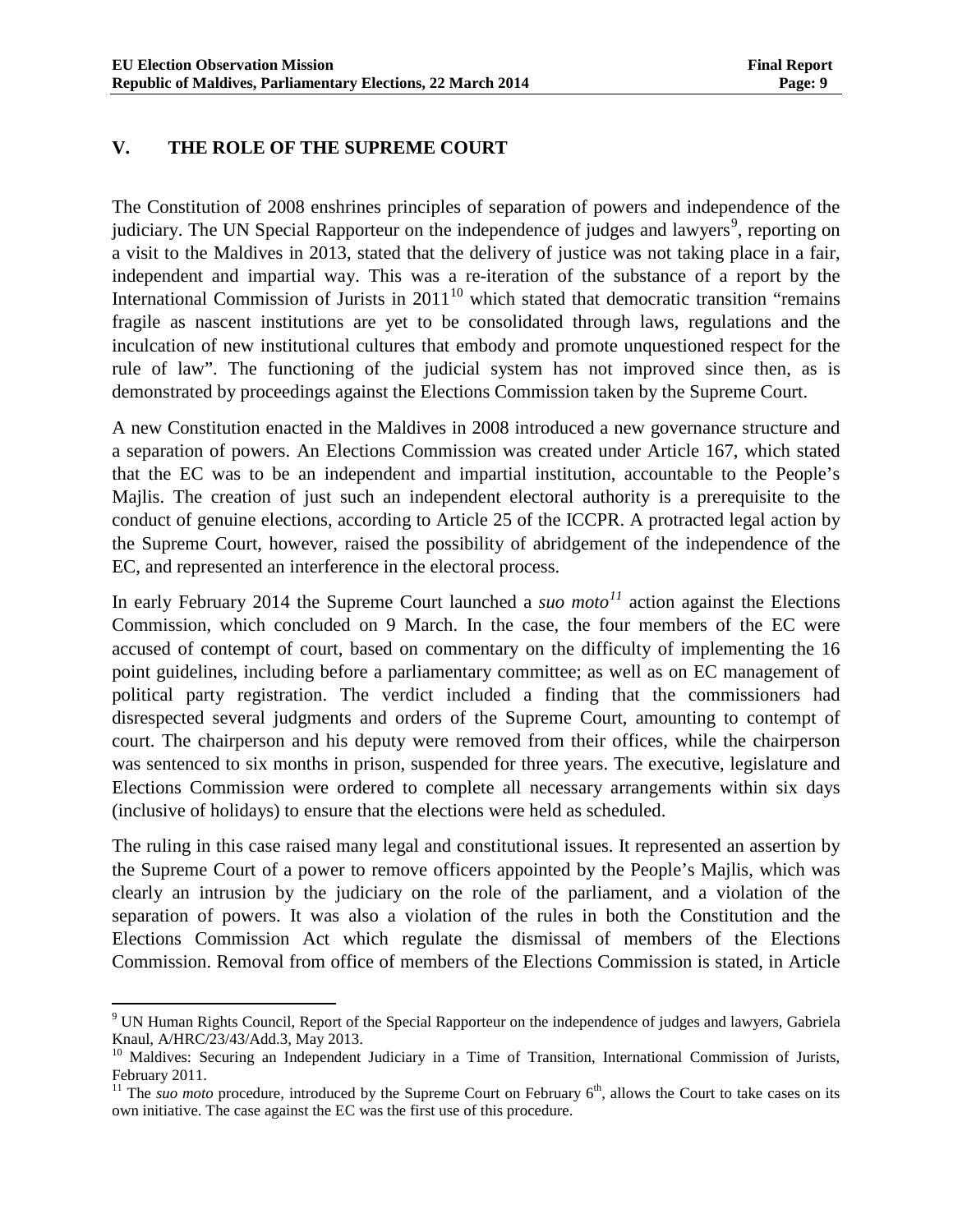177 (a) of the Constitution, to be "on the ground of misconduct, incapacity or incompetence", and (b) pursuant to a finding to that effect by a committee of the People's Majlis, endorsed by the house. The Supreme Court order stated that the chairperson and deputy-chairperson were deprived of their office, a ruling which the Court did not have the power to make.

Beyond the separation of powers, this case raised significant political issues, both by virtue of its timing so close to the election, and also due to the cases which had been taken during the 2013 presidential election (during the course of which the Supreme Court had issued two rulings and seven orders related to the election process), which had led to much disruption of election scheduling. The initiation of this case raised widespread doubt as to whether the 2014 elections would take place as scheduled, and as to whether the independence of operation of the EC could be preserved. The fact that this case against the EC was taking place for the duration of the elections had an intimidating impact on the commissioners, created pressure on them, and undermined their freedom of action. The existence of an independent and professional Elections Commission, functioning in accordance with law and international standards, is a crucial condition for holding democratic elections in the Maldives.

#### **VI. ELECTION ADMINISTRATION**

#### **A. STRUCTURE OF ELECTION ADMINISTRATION**

The elections to the People's Majlis were administered by the Elections Commission at a central level and at 20 Atoll Election Units/Offices by 194 Island Election Officers. The Secretariat of the Elections Commission directly appointed all temporarily recruited staff at atoll and island levels.

The Election Atoll Units (EAUs) consisted of an assistant director and two support officials, usually employed on a one-year contract. The EAUs were supported by the Complaints Bureaus which report to a National Complaint Bureau at the EC headquarters in Malé. At island level, the main responsibility for election preparation was in the hands of Island Election Officers.

More than 4,000 polling staff were recruited by Atoll and Island election officials to organise elections across the country. A total of 473 polling stations were established, including five polling stations in three Maldivian diplomatic missions in Trivandrum (India), Colombo and Kuala Lumpur.

The EC consists of five members (with a quorum of three) approved by the parliament and appointed by the President. One EC member resigned during the 2013 presidential election and subsequently the EC functioned with just four members. The 9 March Supreme Court ruling left the EC with only two members, thus without a quorum. Despite this, the remaining two members of the EC decided to continue preparations for elections to ensure they were held on schedule.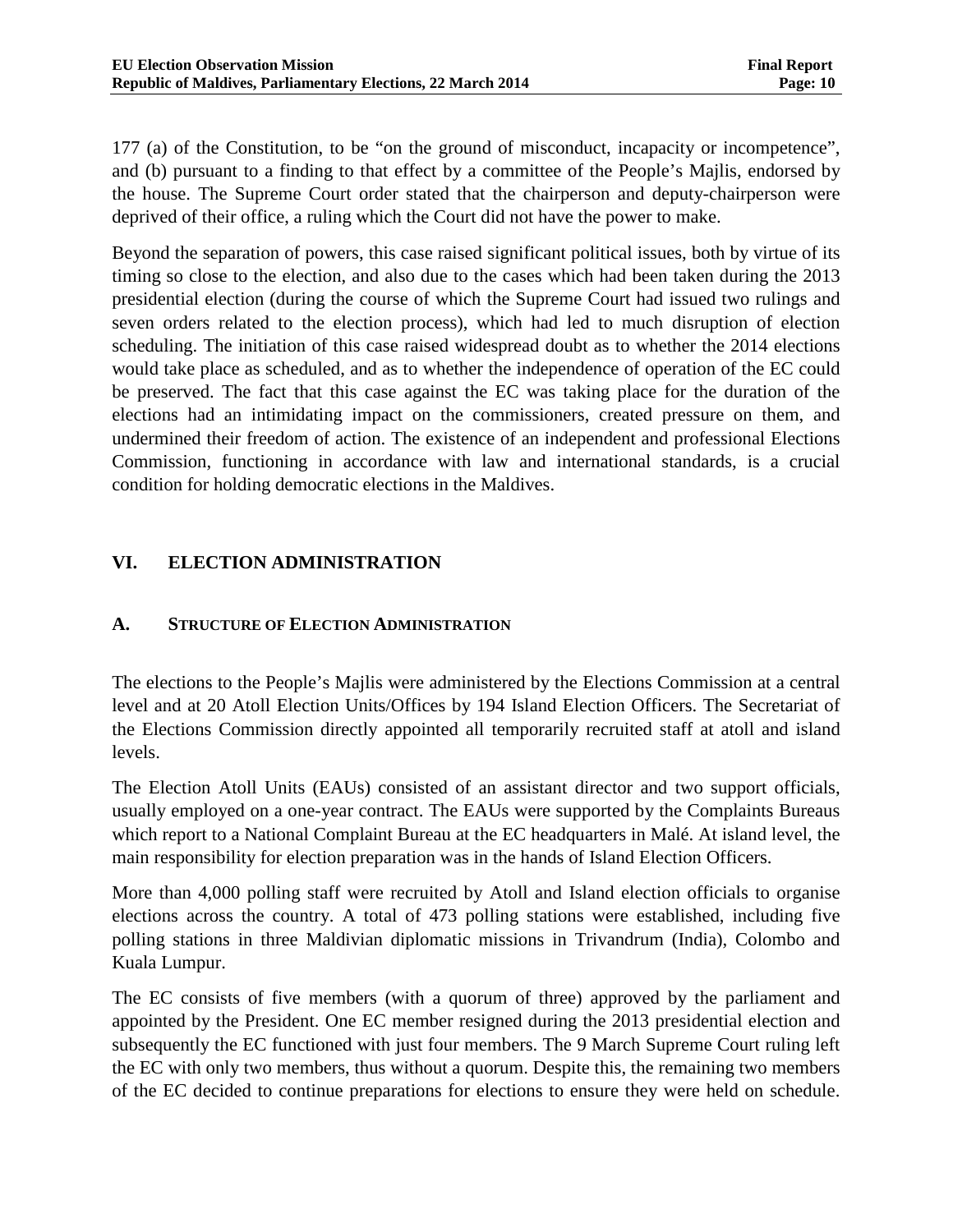On 12 March, parliament approved the nomination of Mr Ismail Habeeb to replace the EC member who resigned in 2013. The EC thus had the quorum needed for the announcement of results and other important decisions required to complete the election process.

#### **B. ADMINISTRATION OF THE ELECTIONS**

The parliamentary elections were well administered by EC and its staff. The Commission conducted the process in a transparent and inclusive manner. There was a high level of confidence among election stakeholders in the performance of the election administration. Just before the parliamentary elections the election administration successfully organised presidential and local council elections, which also raised the level of preparedness of election officials.

Despite some uncertainty created by the ongoing Supreme Court trial and removal of EC members, all key administrative preparations for the elections were on track. Besides some minor criticism related to the process of delineation of parliamentary constituencies in Malé, which was concluded by the EC in December 2013, the election administration successfully organised key aspects of the election process including: drafting the rules and regulations for elections, voter registration, candidate registration, preparation of training materials, and recruitment and training of election personnel. Ballot papers for all 85 constituencies were printed and, along with all other necessary materials, were distributed on time to Atoll Election Offices.

Training of polling station officials was well organised. The EC trainers completed a training of trainers programme, and provided seven hours of training for polling staff per island. There were eight to 12 officials per polling station depending on the number of voters assigned to each. Polling stations were also located in some resort islands, industrial islands and prisons.

In line with the EC Rules and Regulations for Parliamentary Elections, the National Elections Advisory Committee was established, comprising representatives of all registered political parties, police, the Human Rights Commission and civil society. Its main role was to advise the Elections Commission on various issues related to the electoral process. With the high number of domestic observers, party and candidate representatives and media monitors accredited, the EC maintained a high level of transparency, although there was some criticism by domestic observers regarding the limited information available on its website.

In preparation for these elections, the EC was obliged to follow the 16-point guidelines issued by the Supreme Court. The SC guidelines introduced the requirement that voter lists be signed by all candidates or their representatives. The EC initially provided two days for candidates or their representatives to sign the voter lists. As more than 50 candidates did not sign, the EC extended the deadline by a day. While all party candidates signed the voter lists for their constituencies, 16 independent candidates from 13 constituencies failed to sign, without officially stating the reason.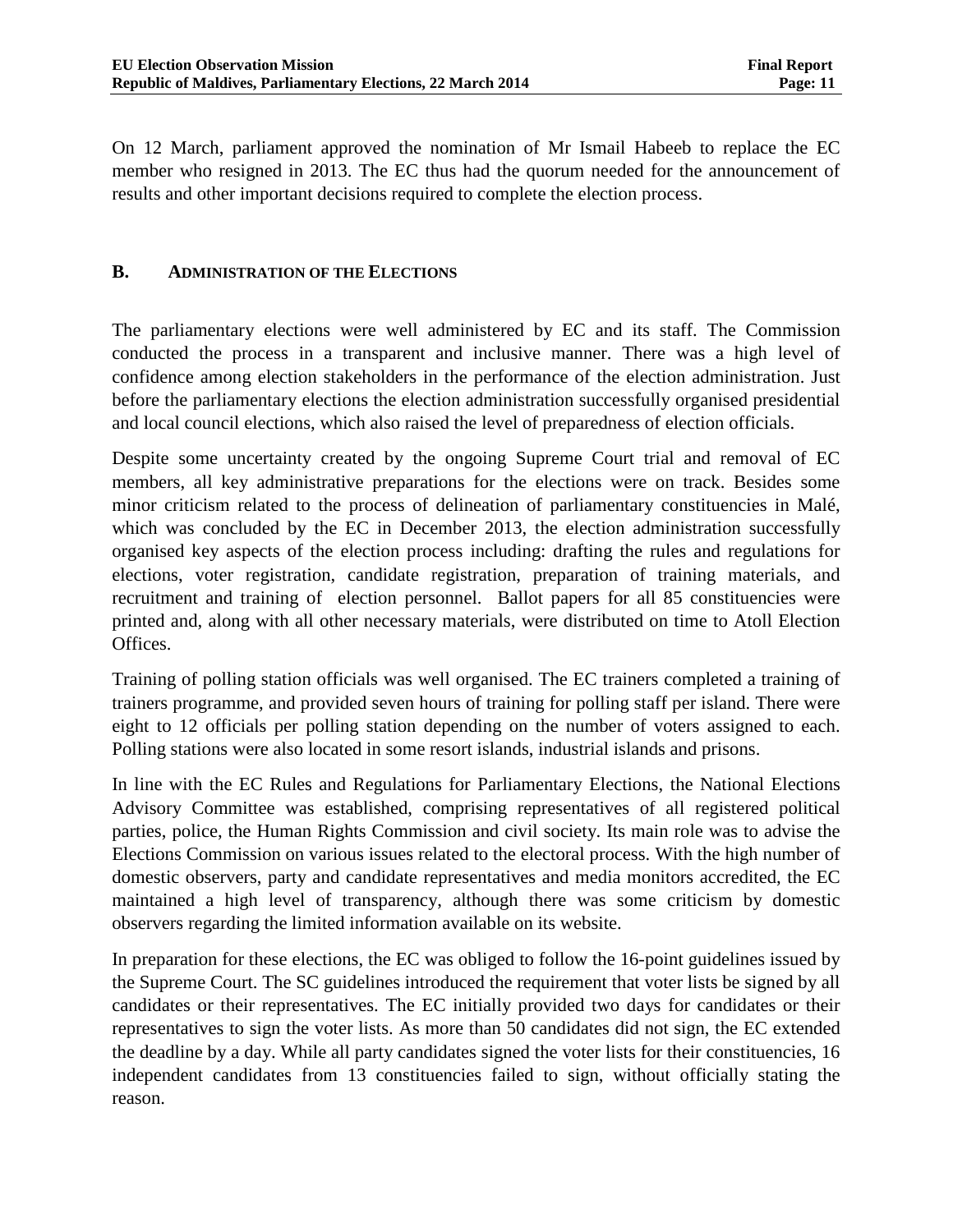The EC was unable to resolve the issue if elections could be held in those 13 constituencies. A decision not to hold elections in those constituencies would have affected some 70 other constituencies due to many voters voting absentee ballot for other locations (*see Voter Registration*). On 18 March, the National Advisory Committee advised the EC to seek an advisory opinion from the Supreme Court. In response to an Elections Commission query, the Supreme Court announced that the elections could be held without all signatures. The EC also requested the opinion of the Attorney General (AG) on the matter. The AG in response stated that the EC had done everything in its power to ensure that voter lists were signed, that noncompliance by independent candidates was not a matter that could be controlled by the EC, and therefore there was no legal grounds to stop the elections from going ahead.

As such, this measure created uncertainty and was seen as a provision that could be misused by political parties/candidates to obstruct the election process or possibly challenge the final election results in those constituencies.

#### **VII. VOTER REGISTRATION**

The Constitution stipulates that every Maldivian citizen aged 18 or older has the right to vote. The Elections Commission has responsibility for preparing, maintaining and updating the voter register, as well as compiling the register of voters in each constituency, reviewing it in periods determined by law, and publishing the register in the official gazette. The EC is required to follow the existing legal framework for voter registration as well as the Supreme Court guidelines, as some of these relate to the registration of voters.

Voter registration consists of two phases. The initial phase is passive and is done by the EC where all voters are registered at their permanent address. The SC guidelines establish that the EC should use the database of the Department of National Registration (DNR). However, the guidelines establish no detailed procedures or deadlines, leaving the EC with a degree of uncertainty over the correct procedures to follow. As required by law, the EC updated the data received by the DNR and published the voter lists in the official gazette on 5 February for initial inspection. The Commission accepted 1,020 complaints, mostly regarding the omission of voters, the misspelling of names, incorrect addresses and the inclusion of deceased and underage voters. The amended voter lists were published on 18 February.

Voters are generally registered based on their permanent address. However, the law allows voters to vote in another location for their constituency of origin provided they inform the EC where they would like to vote within a time limit before each election. This is common practice prior to each election, as thousands of people have moved from their permanent residence to live and work in other parts of country, predominantly in the capital Malé. After the amended voters' list was published, voters had 10 days to re-register to vote outside their constituencies. More than a quarter (some 62,000 applications) of the total number of registered voters submitted their applications for re-registration.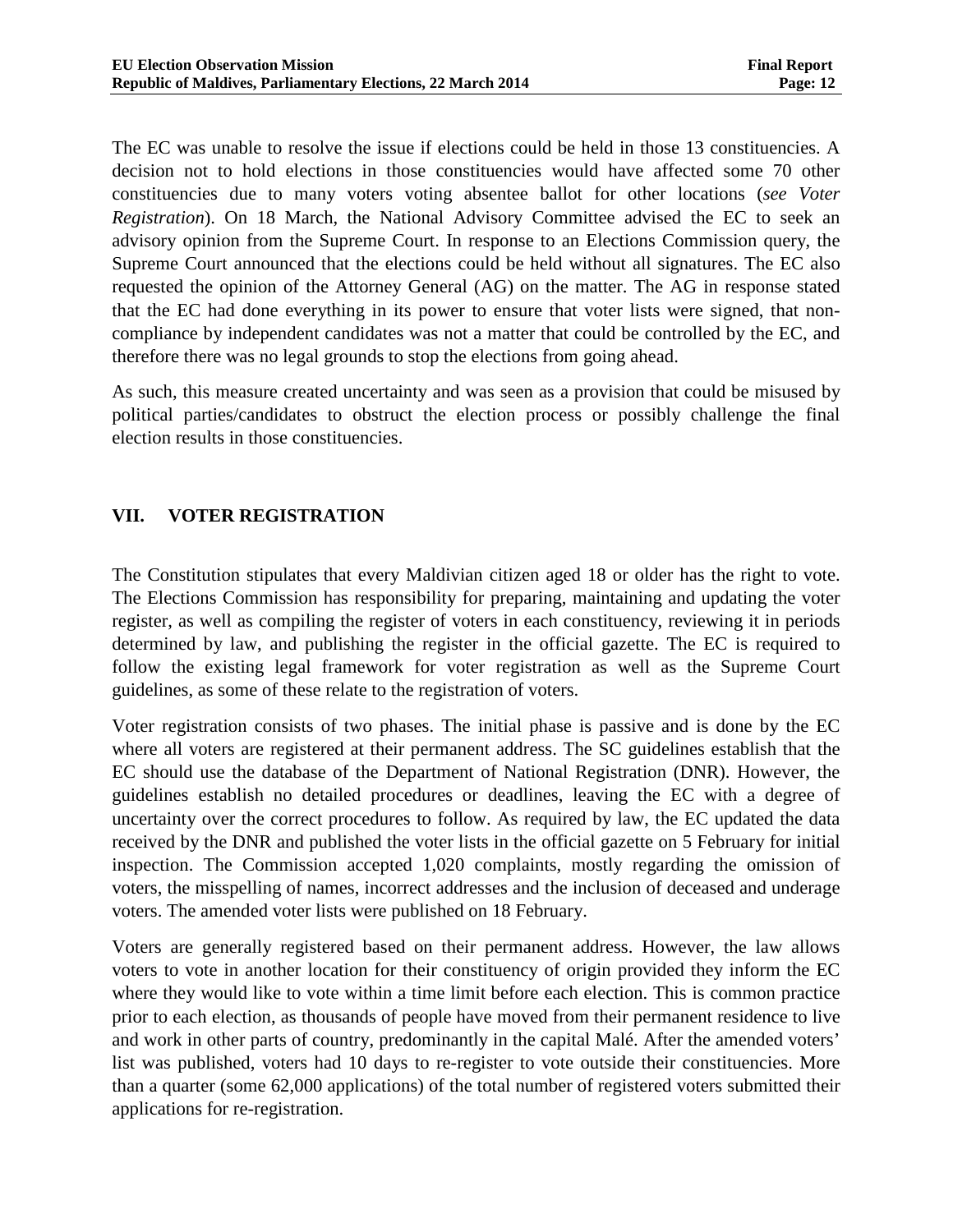A total of 58,501 voters successfully re-registered to vote outside their constituency. The Final Voters' List, published on 12 March, included 240,652 voters, a slight increase since the 2013 presidential election. Voters were able to check their voter registration entries and their allocated polling stations on the EC website and by SMS. Stakeholders shared a significant level of confidence in the accuracy of the voter register. There were only a few complaints regarding the voter lists on Election Day.

#### **A. CONSTITUENCY DELINEATION AND DELIMITATION**

According to the law, the EC is responsible for updating and verifying delimitation of constituencies prior to each parliamentary election. The Constitution prescribes that each administrative unit is allocated two Members of Parliament for the first 5,000 registered residents. If the number of residents exceeds 5,000, one additional member is allocated for each further 5,000 residents. Each administrative unit should establish separate constituencies and, as stipulated in the Electoral Constituency Act, the number of registered residents in a constituency should not vary by more than 15 per cent of the constituency population. The other requirements are that, in order not to upset social harmony, the population of one island should be kept, where possible, within one constituency, as should neighbouring islands in one administrative division.

On 23 December, the EC published its report on the delineation of electoral constituencies. Eighty-five were proposed, an increase of eight constituencies over the 2009 election. In order to respect the principle of maintaining social harmony, the EC allowed for the creation of five administrative divisions<sup>[12](#page-17-0)</sup> where the size of the constituencies varied more than the prescribed 15 per cent. All constituencies in other administrative units fulfilled the criteria, including Malé and Addu, with the highest number of electoral constituencies per administrative unit. However, the general principle of equality of the vote was not respected as constituency size differed significantly, for example from only 824 registered residents in the smallest constituency in Felidhoo Atoll compared to some 5,000 in the urban constituencies of Malé and Addu.

The most controversial issue in constituency delimitation involved the allocation of specific groups of residents of Malé who are on the "*dhaftaru* list". More than 10,000 residents of Malé have no permanent registered residence<sup>13</sup>, among them over 6,000 voters who live in the Malé municipality – so-called *dhaftaru* voters. These are citizens who are waiting to be allocated land or property where they can register their permanent residence. Since they did not yet belong to any constituency, the Elections Commission had to find a solution as to where to register them to vote. During the previous parliamentary elections *dhaftaru* were assigned in equal numbers to all

<span id="page-17-0"></span><sup>&</sup>lt;sup>12</sup> These were – Naifaru (+23,5 per cent), Kurendhoo (-36,4 per cent), Fuwamulaku Uthuru (+16 per cent), Hulhudhoo Dhaaira (-19,5 per cent) and Maradhoo (-24,4 per cent).<br><sup>13</sup> Permanent registered residence is a requirement for voter to be registered in the specific constituency. "Dhaftaru  $\overline{a}$ 

<span id="page-17-1"></span>voters" do have only their number on Dhaftaru list in Male municipality. This number is used for the voter registration purpose instead of the permanent address.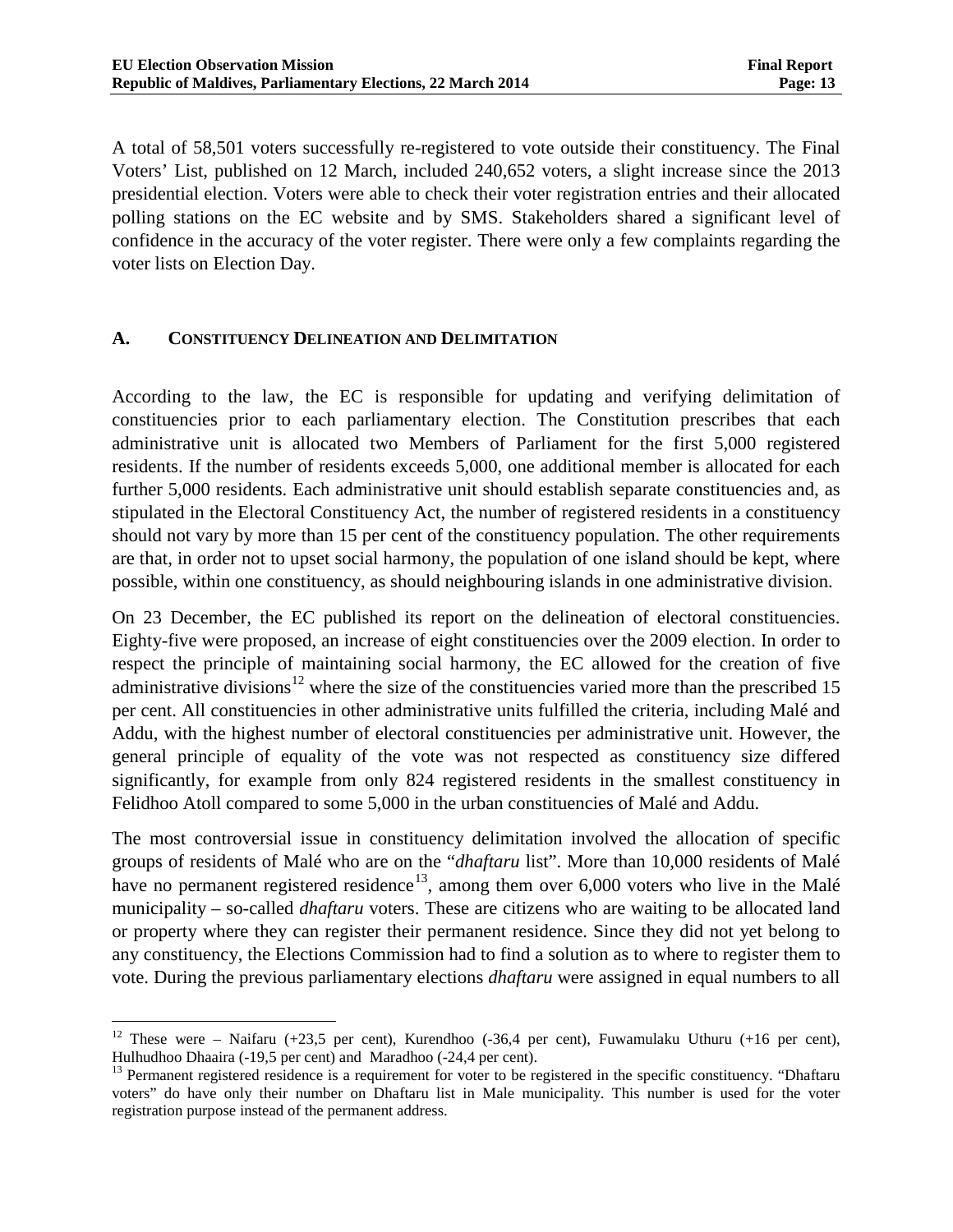constituencies in Malé. This approach, however, was not repeated as it would result – according to EC – in unequal constituencies, violating the requirement of no more than a 15 per cent variation. Thus, *dhaftaru* were unequally distributed among the nine constituencies with the lowest numbers of registered residents. It resulted in the situation where most *dhaftaru* voters were assigned to constituencies where they do not reside. This approach raised some unsubstantiated allegations that these allocations had been made selectively.

#### **VIII. REGISTRATION OF CANDIDATES**

According to EU EOM interlocutors, candidate registration was inclusive and there was only one complaint reported regarding this part of the electoral process. The criteria for candidates contesting the parliamentary elections are defined by the Parliamentary Elections Act. A candidate must be, among other things, a Maldivian citizen with no other citizenship, a Sunni Muslim and at least 18 years of age. A potential candidate is disqualified if he or she has a courtdecreed debt which is not being paid as provided for in the court judgment, or has been convicted of a criminal offence and is serving or has served within the last three years a sentence of more than 12 months.

All candidates, both independent and those nominated by registered political parties, must pay a deposit of 5,000 MVR (230 EUR). The deposit is refunded to candidates who win more than 10 per cent of votes. Independent candidates were also required to submit a statement of support signed by at least 50 eligible voters from the constituency in which the candidate intended to stand. A candidate could contest elections only in one constituency.

During the 14-day registration period, the Elections Commission received 316 nominations. It registered 302 candidates and rejected 14 nominees who in most cases did not provide the necessary supporting documents or required signatures. Some EU EOM interlocutors criticised the short period (two days) granted by law to the Elections Commission to review properly all applications. Out of 302 registered candidates, there was a high number of independent candidates (114), including those affiliated with coalition parties.

#### **IX. CAMPAIGN ENVIRONMENT**

The official 30-day campaign period concluded on the eve of Election Day. Despite ongoing uncertainty over whether the elections would be held as scheduled, party candidates and many independents actively campaigned across the country. A variety of strategies was used, including door-to-door canvassing, community gatherings, TV and radio advertisements, use of social media, phoning voters, and rallies. The various campaign materials were displayed across the capital, Malé, and throughout the country.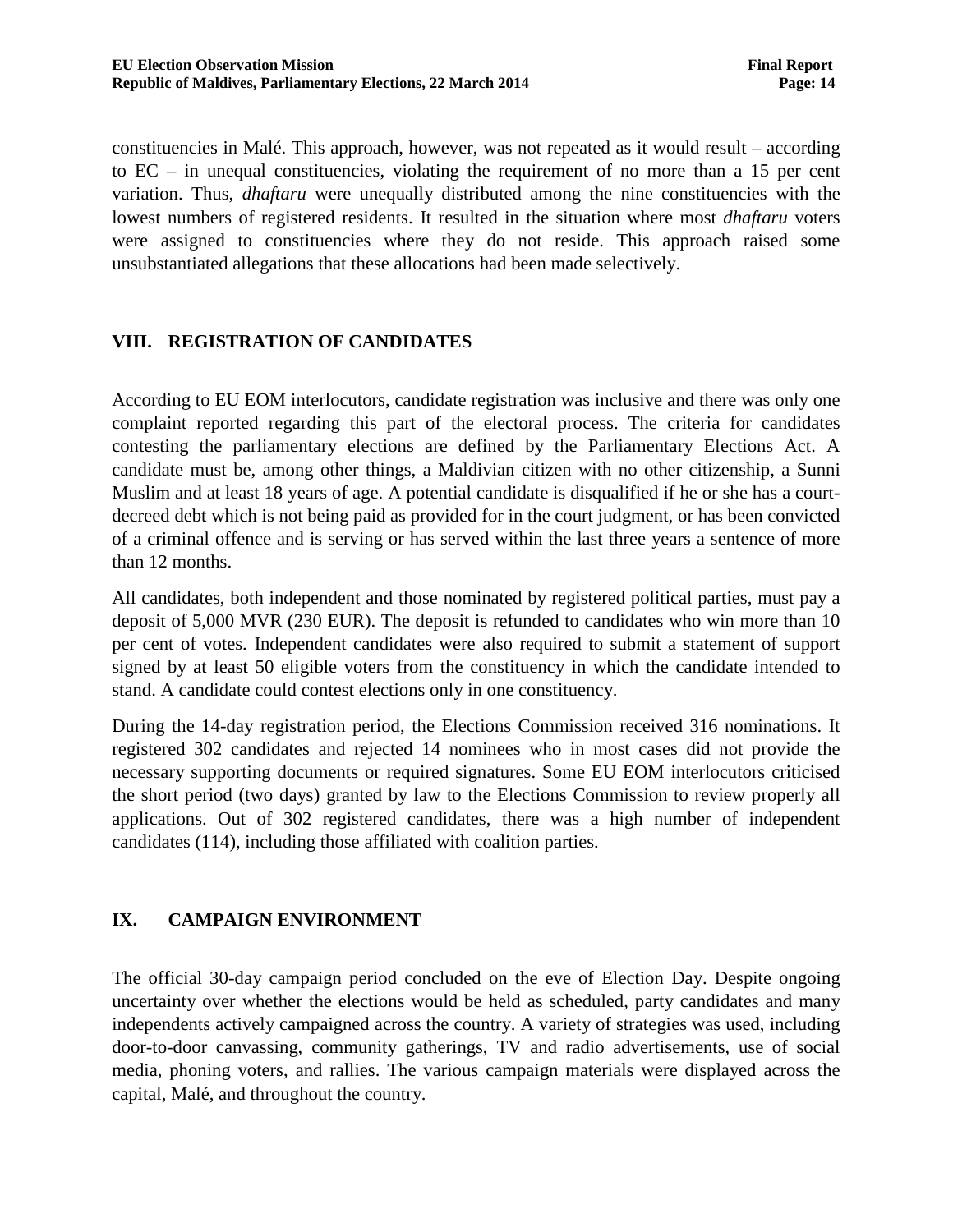The rights of parties and candidates to campaign freely were widely respected and there were no complaints received by EU observers. In general, the campaign was peaceful and calm. However, there were two isolated media reports of violence against the MDP. The campaign office in Malé of the prominent MDP candidate and Speaker of the outgoing parliament was damaged. Another incident occurred on the island of Kuribee in Haa Dhaalu atoll where a meeting hall used by the MDP was set on fire.

Due to a rather low number of voters per constituency (on average there were fewer than 3,000 voters per constituency), candidates were able to organise well-structured canvassing systems, dividing up their constituencies in order to target voters. Candidates and party agents visited voters at their households. The agents regularly conducted surveys among voters to inform their candidate on his/her current outreach. These agents were generally paid for their services as volunteerism was not a feature of the campaign.

The main campaign message from the ruling coalition, voiced mainly by the PPM, focused on strength in national unity – "everyone together" – and on urging voters to recognise coalition achievements. Coalition parties promised to improve healthcare, provide development assistance to the islands and fulfil promises made during the campaign for presidential elections in 2013.

The MDP's primary campaign message was to "vote for justice", as the party supported the overhaul of the judicial system, while promising to empower local councils, improve service delivery and to uphold basic human rights. It promised to take on the establishment if it won a majority.

Following the Supreme Court's decision to remove the President and Vice-President from their positions in the Elections Commission, the main opposition party MDP threatened to boycott the elections. It saw the charges as politically motivated and aimed at influencing the outcome. On 10 March the MDP held a National Council meeting during which a number of speakers favoured a boycott. The National Council decided against, however, since a number of members were also candidates. Most party activists, especially the youth wing, strongly supported the call for a boycott. According to several EU EOM interlocutors, the MDP's decision to participate in the polls had a negative impact on its overall campaign and voter support.

#### **A. CAMPAIGN FINANCE**

The area of campaign finance is insufficiently regulated and there were widespread allegations that overspending as well as vote-buying<sup>[14](#page-19-0)</sup> were common practice. Regulation of campaign finance and expenditure is minimal. While the law is clear, in that there are generous spending limits for each candidate laid down by law<sup>15</sup>, there is an absence of rules relating to spending by

<span id="page-19-0"></span><sup>&</sup>lt;sup>14</sup> In a survey conducted by the Transparency Maldives prior the 2013 presidential election, 15 per cent of respondents reported that money or other incentives were offered in exchange for their vote.  $\overline{a}$ 

<span id="page-19-1"></span><sup>&</sup>lt;sup>15</sup> Elections (General) Act, 2008, Section 69.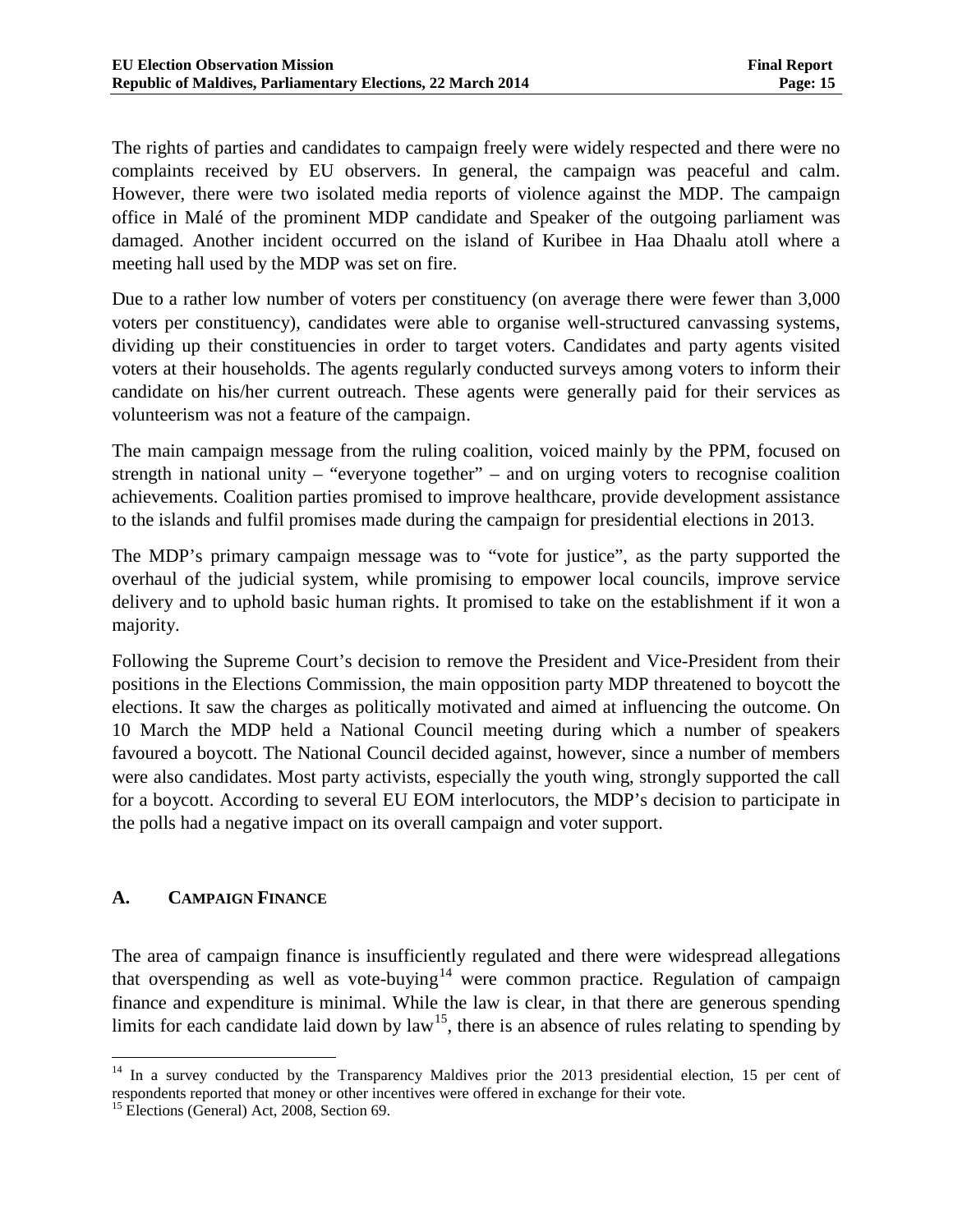political parties, or other in-kind expenses and donations<sup>[16](#page-20-0)</sup>, with the exception only of foreign donations. Candidates are bound to submit declarations of their spending to the Elections Commission within 30 days of the publication of official results, but the period of time afforded is too lengthy, in the light of the fact that the period for challenging results expires 16 days before this deadline. The Elections Commission lacks monitoring and enforcement powers beyond this. Disproportionate campaign expenditure has the potential to undermine the free choice of voters and to distort the democratic process, as protected in Article 25 of the ICCPR.

Election campaigns have traditionally been very expensive in the Maldives, with candidates legally spending substantial amounts – a candidate could spend up to 1,500 MVR (70 EUR) per voter. An average constituency has around 3,000 voters thus on average the campaign expenditure might reach 210,000 EUR per candidate.

Numerous reports of excessive campaign expenditure, as well as abuse of state resources, suggest that the playing field was not level. There was no institution effectively in charge of monitoring campaign expenditure. There were reports by national observers and opposition candidates that coalition candidates exercised undue influence by using state assets and vehicles during their campaigns. There were also concerns raised by the Elections Commission about the use of civil service employees in the electoral campaign. Some civil servants were reportedly threatened by their superiors with job losses or relocation. Government-aligned candidates openly pledged new development projects and initiatives should they win. As reported by the EU LTO team, road construction projects were inaugurated in Hithadhoo and Hulhudhoo, Addu Atoll, in the presence of PPM candidates. Normally, projects of this kind are planned and inaugurated by the City Council. Participants in this particular campaign event also included President Abdulah Yameen and two ministers.

According to many EU EOM interlocutors, vote-buying and bribery of voters was widespread practice. Voters allegedly received offers from all sides. There were reports<sup>[17](#page-20-1)</sup> of distribution of various goods such as washing machines and TVs. There were also allegations that candidates provided voters with cash for medical treatments, scholarships, loans and other goods in order to secure their votes. Many voters confirmed to EU Long-Term Observers that candidates or party representatives secured such services or goods for them. Given the lack of legal provisions regarding bribery of voters, and the lack of evidence in these cases, such accusations were not investigated by police. In general state institutions were not able to prosecute for vote-buying. Moreover, there was a lack of awareness and insufficient voter and civic education to combat vote-buying.

On 27 March the Adhaalath Party announced it had not offered bribes to voters. Out of the party's 12 candidates, just one won a parliamentary seat. AP spokesperson Ali Zahir claimed

 $\overline{a}$ 

<span id="page-20-0"></span><sup>&</sup>lt;sup>16</sup> Elections (General) Act, 2008, Section 72: donations by individuals may amount to 0.5 per cent of the total, by legal entities, 2 per cent.<br><sup>17</sup> As stated by one of the candidates in Male to EU observers "Money matters, we do what we have to do".

<span id="page-20-1"></span>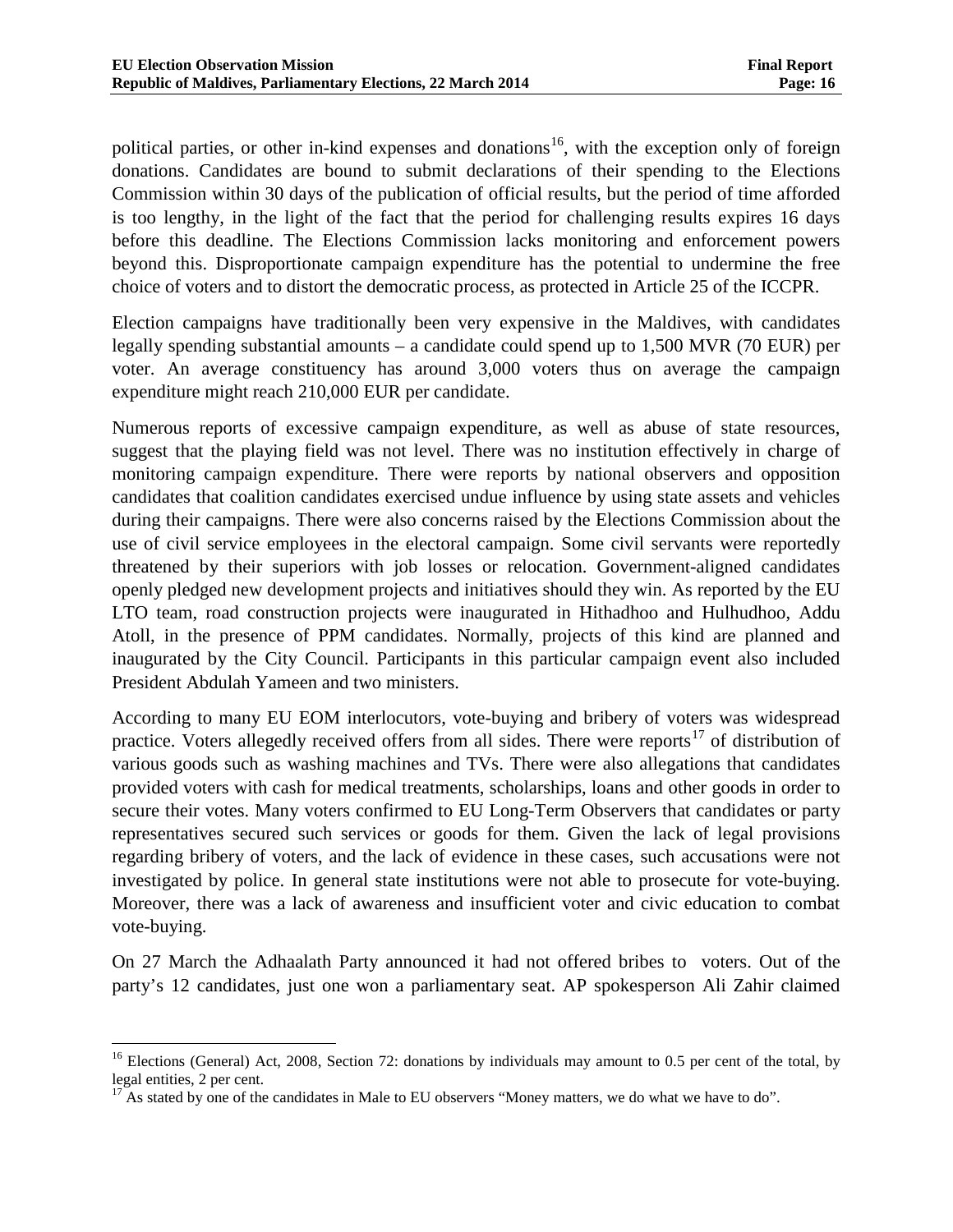candidates in the governing coalition used their influence to promise new projects, amongst other things, and that AP had only limited financial resources in comparison to PPM or MDP.

#### **X. MEDIA ENVIRONMENT**

#### **A. MEDIA LANDSCAPE**

The Maldivian media landscape has changed significantly since the introduction in 2007 of private commercial radio and television. However, the liberalisation of the sector has so far not led to media pluralism. Ownership of the main private television and radio stations, and their respective websites, is concentrated in the hands of a small number of businesspeople and politicians<sup>[18](#page-21-0)</sup> whose political ideologies are reflected in editorial decisions. This has led to significantly biased electoral coverage, thus undermining the principles of balance and impartiality. Major stakeholders at several private media outlets are either candidates or active in politics. Cross-ownership is common, with a media empire often comprising a TV channel, radio station and website.

Television and the internet, including several "visual radio" websites<sup>[19](#page-21-1)</sup> are the most important sources of information for the majority of Maldivians. However, many communities outside Malé still rely on radio. Much political debate also takes place on social media platforms. Licences for 33 broadcast channels have been issued. All broadcast in Dhivehi, with some offering short news programmes in English. Public service broadcaster Maldives Broadcasting Corporation, which reports to parliament and is dependent on government funding, operates national TV channel Television Maldives (TVM) and national radio station Voice of Maldives. The newspaper sector has been in decline recently as titles have gone online-only, with just a few, such as *Haveeru* and *Miadhu*, still appearing in print.

#### **B. LEGAL FRAMEWORK**

The Constitution guarantees freedom of expression provided the freedom is exercised in a manner "not contrary to any tenet of Islam" (Article 27), thus eroding rights enshrined in Article

<span id="page-21-0"></span><sup>&</sup>lt;sup>18</sup> Jumhoree Party leader and tourism tycoon Gasim Ibrahim, for example, owns VTV and related website vnews. Raajje TV and its associated website are owned jointly by former Minister of State in ex-President Mohamed Nasheed's government, Akram Kamaluddin, and by Ahmed Saleem, who was an unsuccessful MDP candidate in these elections. Business tycoon Champa Mohamed Moosa owns DhiTV, DhiFM and related website dhitv.com.mv.  $\overline{a}$ 

<span id="page-21-1"></span><sup>&</sup>lt;sup>19</sup> Visual radio is FM radio with synchronised visual information on display, for example via a website or mobile phone app.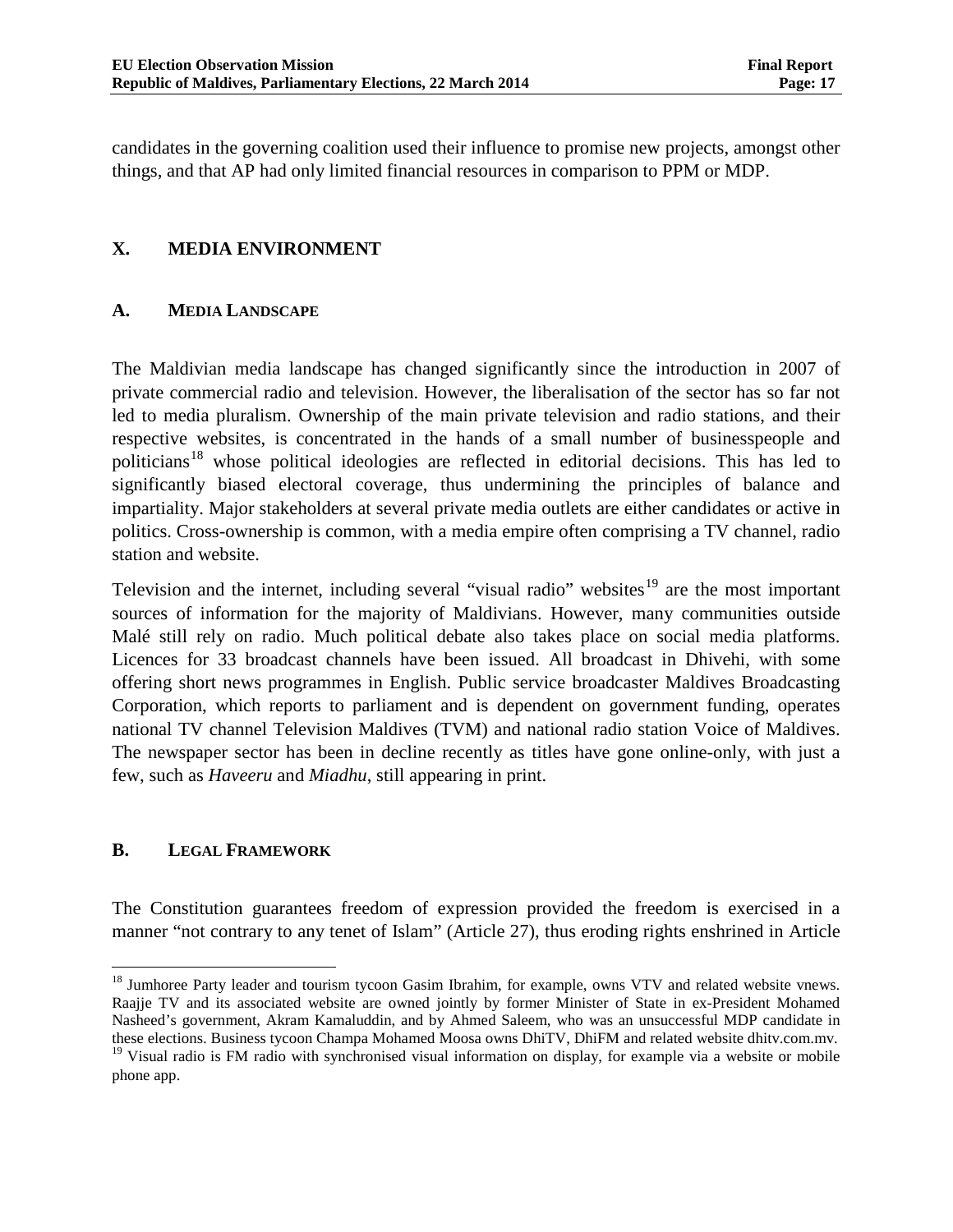19 of the ICCPR. The Maldives has entered no reservation to this Article. The wide interpretation of "tenet of Islam" during the election campaign – for example, President Abdulla Yameen stated that foreign criticism of court verdicts was tantamount to criticism of Islam<sup>[20](#page-22-0)</sup> – underscores the many ways and unpredictable manner in which freedom of expression is open to infringement while this constitutional provision remains in place. The provision has led to prevalent self-censorship in newsrooms, and to the avoidance of reporting on religious issues.

While no violence against journalists was reported during this electoral period, instances in the recent past of attacks (some religion-based) against reporters and media premises – condemned by rights groups such as Amnesty International, Reporters Without Borders and Article 19 – have clearly had a detrimental effect on media freedom. The Maldives Journalist Association is pressing for legislation to better protect journalists in their work. The country has regressed to 108<sup>th</sup> place on the Reporters Without Borders Press Freedom Index (the closer to first place, the freer the media), having shared joint  $51<sup>st</sup>$  place in 2010. The Constitution's guarantees of freedom of the media (Article 28) and to acquire and impart knowledge (Article 29) must therefore be viewed within the limiting context of Article 27.

Many media interlocutors spoke of editorial pressure, usually subtle but sometimes overt, from channel owners and/or government ministries. Journalists from some media outlets reported increasing difficulties in gaining access to government information or in securing ministers' responses to stories.

A lack of clarity in the regulatory framework has led to uncertainty over which agency is primarily responsible for oversight of the broadcasting sector in respect to elections coverage: the Elections Commission, the Broadcasting Commission or the Media Council. An overlap in the mandates of all three bodies has added to the confusion. The Elections Commission oversees the Elections (General) Act, the only instrument that provides for the allocation of airtime to parties and candidates. This Act pre-dates the Broadcasting Commission's existence and has not been amended to take the broadcast body into account. The Broadcasting Commission has its own code of practice for broadcasters, drawn up under the Broadcasting Act (2010). However, neither this code nor the Broadcasting Act makes specific reference to elections coverage. The Media Council, for its part, has the power to investigate complaints and to order media outlets – whether print, broadcast or online – to publish or broadcast its adjudications. Complaints about electoral coverage may be addressed to any of the three bodies, and an adjudication by one of them is sometimes the subject of an appeal to another.

The Elections (General) Act 2008 stipulates that all broadcasters (public and private) provide airtime to all parties and candidates during the campaign, which lasts until 6pm on the eve of Election Day. Under the Act, a ceiling is placed on each broadcaster to ensure no candidate gets more than 10 per cent above the time allocated to any other candidate. While public service broadcaster Maldives Broadcasting Corporation made efforts to comply with this rule and established its own set of guidelines for coverage of these elections, private channels such as

<span id="page-22-0"></span> $20$  Mr Yameen was speaking at a PPM political rally on the island of Fuvahmulah on 19 March.  $\overline{a}$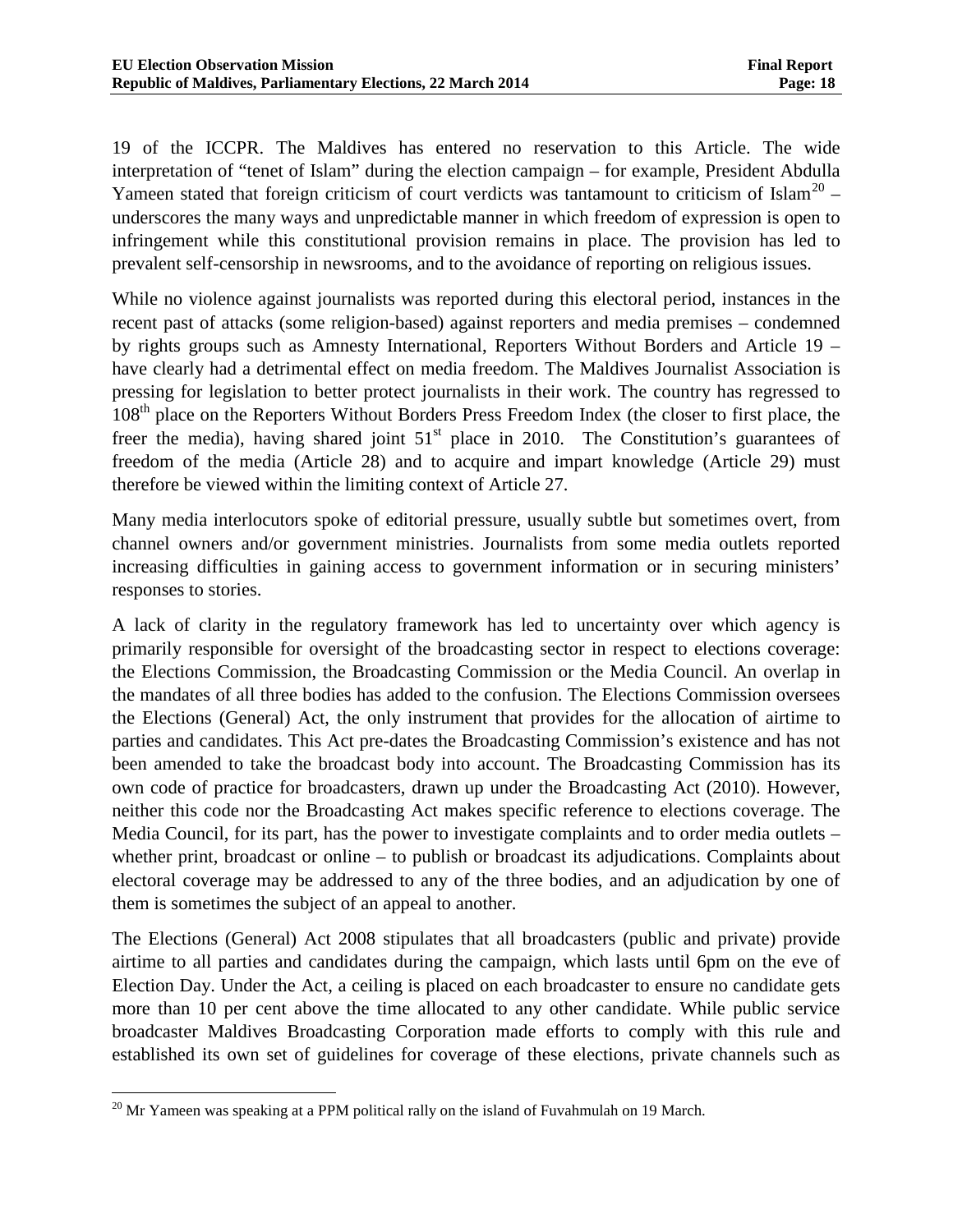VTV and Raajje TV were highly partisan in their coverage and openly promoted candidates and parties (*see Media Monitoring Findings below*).

A lack of resources has prevented the Broadcasting Commission from monitoring airtime allocation during the election campaign. This limits the possible actions that the commission may take against broadcasters for non-compliance with the law. The Media Council has a TV recording unit in place and can refer back to broadcasts in cases of complaints, but it does not measure airtime. The Broadcasting Commission told the EU EOM it was dealing with three complaints related to elections coverage but declined to give details given the cases were ongoing. The Media Council received one complaint regarding an advert for a candidate that had not been taken down from a website by 6pm on the eve of Election Day.

#### **C. MEDIA MONITORING FINDINGS**

The EU EOM monitoring unit carried out a quantitative and qualitative analysis of six broadcast media outlets during primetime viewing/listening from 11-21 March (TVM, VTV, Raajje TV, Voice of Maldives, SunFM and DhiFM $)^{21}$  $)^{21}$  $)^{21}$ , and a qualitative analysis of four news websites (Haveeru, Miadhu, CNM and Minivan).

The final results of the EU EOM media monitoring reflect the polarised nature of the broadcast media landscape, with the private channels focusing extensively on their chosen candidates and party.

Public service broadcaster MBC produced a wide range of programmes, including live debates between candidates during which the 10 per cent time limit was strictly adhered to.<sup>[22](#page-23-1)</sup> While MBC's overall allocation of airtime to the PPM (47 per cent) is explained by its news coverage of the many government programmes announced in the run-up to the elections, this level of coverage represents a clear imbalance. Criticism of TVM by the president's office in the last week of the campaign for failing to do a live broadcast of a ministerial press conference – despite the fact the channel had devoted several minutes to the story – represented an encroachment on the broadcaster's independence from political interference as stipulated in the Maldives Broadcasting Corporation Establishment Act.

VTV devoted 96 per cent of its primetime elections-related coverage to parties in the government coalition – predominantly JP (50 per cent) and PPM (37 per cent) – and four per cent to the opposition MDP. Raajje TV allocated 86 per cent of its primetime elections-related coverage to the MDP. Both private channels broadcast negative campaigning and unverified rumours about

<span id="page-23-0"></span> $^{21}$  TV stations were monitored from 6pm to midnight; radios during morning primetime from 7am to 10.30am.

<span id="page-23-1"></span> $22$  Given the prevalence of news stories on TVM citing not individual politicians but government ministries (especially those launching new programmes in the lead-up to elections), these ministries were included as political actors for data analysis purposes.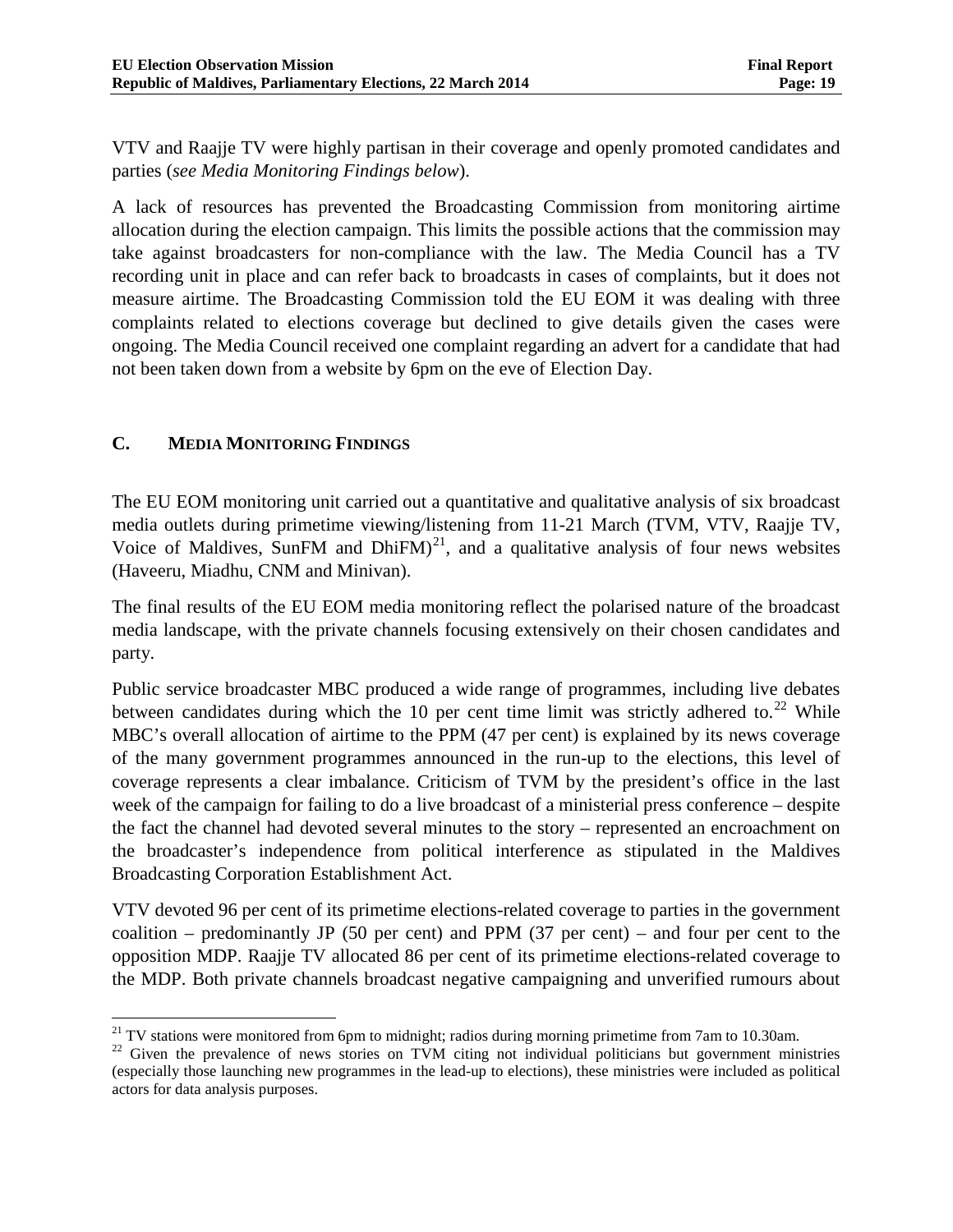candidates. Political programmes on VTV served as billboards for JP and coalition candidates. *Fasmanzaru*, an evening talk-show on VTV, often featured coalition candidates campaigning negatively against the MDP. The station also carried out a personal campaign against MDP candidate Ali Waheed, broadcasting allegations against him in a report that was aired on five consecutive nights. While Raajje TV engaged in negative campaigning to a lesser extent than VTV, it nonetheless devoted a vast amount of airtime to promoting the MDP in a positive tone. Its satirical programme *Fala Surukhee* was also a vehicle for MDP promotion.

In its morning primetime slots Sun FM devoted only six per cent of election-related airtime to the MDP and 94 per cent to government coalition parties – mostly PPM (76 per cent). Its morning talk show *Aafeshumeh* tended to discuss the government coalition and its candidates in a mostly positive tone. The show's presenters were openly critical of the MDP, often making jokes about its leaders and candidates. Dhi FM devoted most election-related airtime during morning primetime to the PPM (53 per cent), most of it in a positive tone.

Websites *Miadhu* and *Haveeru* tended to give most space to government coalition parties, which again reflects the high number of government programmes announced in the run-up to the elections. Both websites' coverage of the coalition was usually positive in tone. Coverage by CNM was more balanced, while MinivanNews provided neutral coverage of the campaign and included points of view from all sides of the political spectrum.

EU EOM observers in polling stations on Election Day noted that monitors from the media openly declared their individual political bias.

#### **XI. ELECTORAL DISPUTES**

Powers to adjudicate upon election-related complaints and disputes are given to the Elections Commission, which has competence in areas such as deciding on the registration of political parties and the qualification of candidates for nomination. The existence of an efficient and effective system of electoral justice is fundamental to securing a credible election process. The EC has the power, under Section 62 of the Elections (General) Act, to establish a mechanism to resolve elections complaints, with such a mechanism being essential to ensuring that electoral processes are not marred by irregularities, and for defending electoral rights. Pursuant to the Regulations for Parliamentary Elections 2014, the EC created a National Elections Complaint Bureau operating in Male' and Atoll/City Elections Complaints Bureaus throughout the country, all on an *ad hoc* basis. Prior to this, the EC itself, its election units and focal points, received complaints. Powers to investigate complaints, however, and the relationship with the office of the Prosecutor General, are absent from the law and remain unregulated.

Complaints submitted in advance of the election amounted to 18 in Male' and fewer than 30 for the rest of the country as a whole. Most of these complaints related to registration issues, according to the EC, with many of the issues have arisen from voters having missed the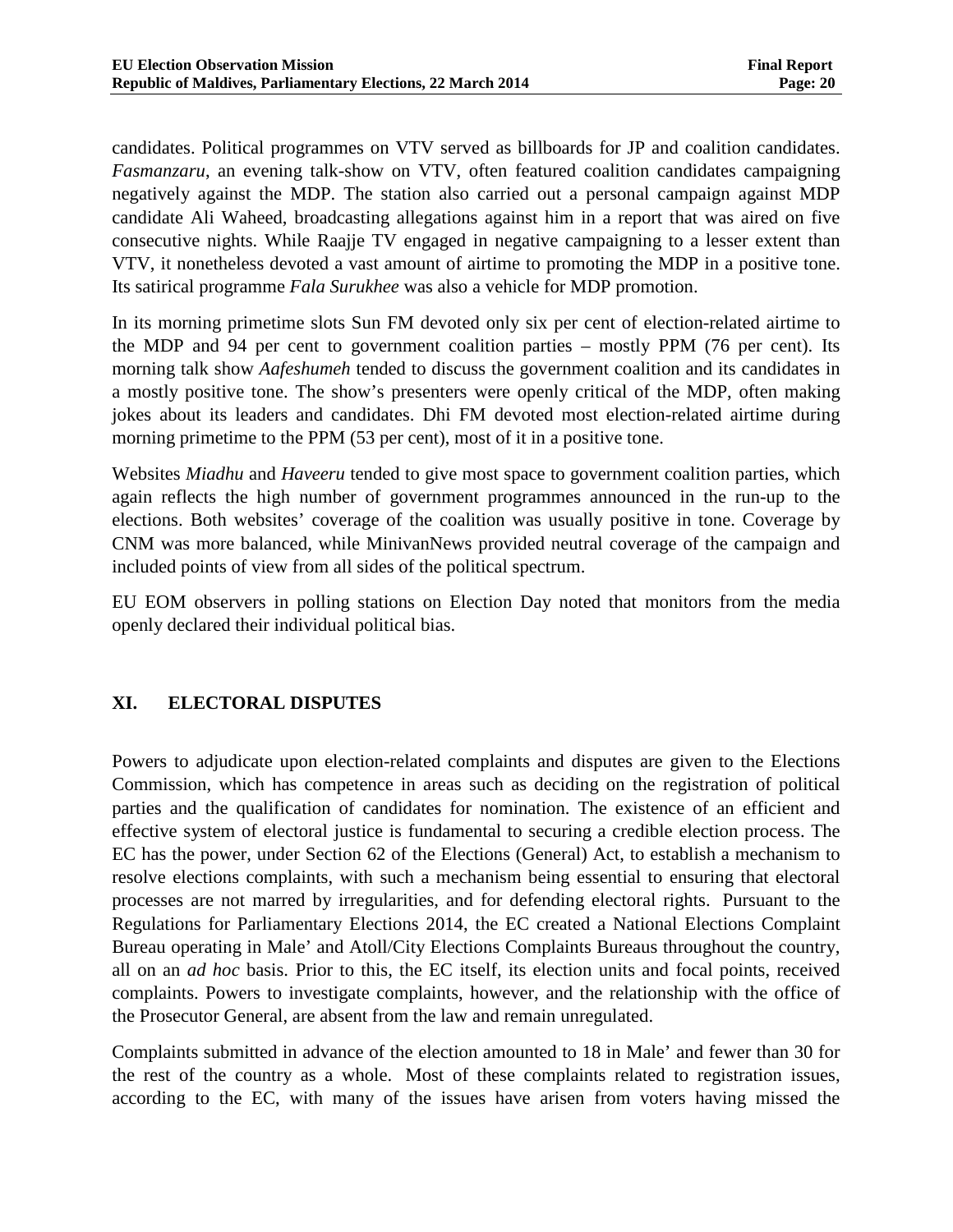deadlines for corrections to the voters list. Complaints on Election Day amounted to 72 in number and ranged in nature from several domestic disputes between spouses or parents as to who to vote for, to allegations of campaigning within 100 feet of the ballot box. The EC attempted to take immediate remedial action in as many instances as possible. In a few cases the complaints relating to the processes of polling and counting on Election Day resulted in recounts of four ballot boxes, and of an entire constituency in one instance.

The courts also have extensive jurisdiction to adjudicate upon complaints, sometimes simultaneously with the EC. The Constitution provides, in Article 72, that the High Court has jurisdiction in relation to election petitions, cases which may challenge decisions of the EC, the legality of any other matter related to an election, and election results, with appeals from all of their rulings possible to the Supreme Court. The Supreme Court also has exclusive jurisdiction in relation to disputes concerning the eligibility of candidates for election and of MPs to hold office. The overlapping of jurisdiction between the EC and the courts creates a situation which lacks certainty as to which forum will be used, the complaints bureaus or the courts, and then which court. Should a case be initiated in the Supreme Court, then the possibility of an appeal is removed. Prior to the election, a single case was taken to both the Civil Court and the High Court by a disappointed incumbent MDP MP, Alhan Fahmy, who had failed to secure the party nomination in the Feydhoo constituency. He was unsuccessful in his attempt to overturn the decision of the party not to select him, as well as in his attempt to restrain the EC from conducting the election. Subsequent to the election, cases were initiated in the High Court by fifteen disappointed candidates, challenging the success of other candidates, based on allegations of illegal practices during the election.[23](#page-25-0) None of these resulted in an order to recount or re-poll.

While the time limit of 14 days for election petitions seems, *prima facie*, to be somewhat long if remedies are to be provided in a timely manner, procedures which involve several tiers of investigation and adjudication, as detailed above, may give rise to protracted proceedings prior to commencement in court. This creates the possibility that electoral law will fail to be implemented, and the principle of the achievement of timely and effective remedies for complaints made may be undermined.

Electoral Offences have been spelled out in Chapter IV of the Penal Code since 1968. The Elections (General) Act, 2008 augmented this list of offences, while the EC Regulations for Parliamentary Elections, 2014 creates a virtual code of conduct for the election campaign, detailing the conduct expected of candidates during the election period. All sets of laws apply simultaneously, and continue to be used as a basis for prosecutions. A new Penal Code and Criminal Procedure Code were submitted to the People's Majlis in 2007, but have yet to be enacted. Such legislation, to codify criminal law in the Maldives, will serve to better clarify existing offences, while sanctions and potential defences will also be combined in a single legal instrument.

<span id="page-25-0"></span><sup>&</sup>lt;sup>23</sup> The constituencies affected were: S. Feydhoo, Kaashidhoo, Gemanafushi, Isdhoo, Hithadhoo Uthuru, Hithadhoo Medhu, Funadhoo, Kurendhoo, Thimarafushi, Mahibadhoo, Felidhoo, Naifaru, Villingill, Meedhoo and Nolhivaram.  $\overline{a}$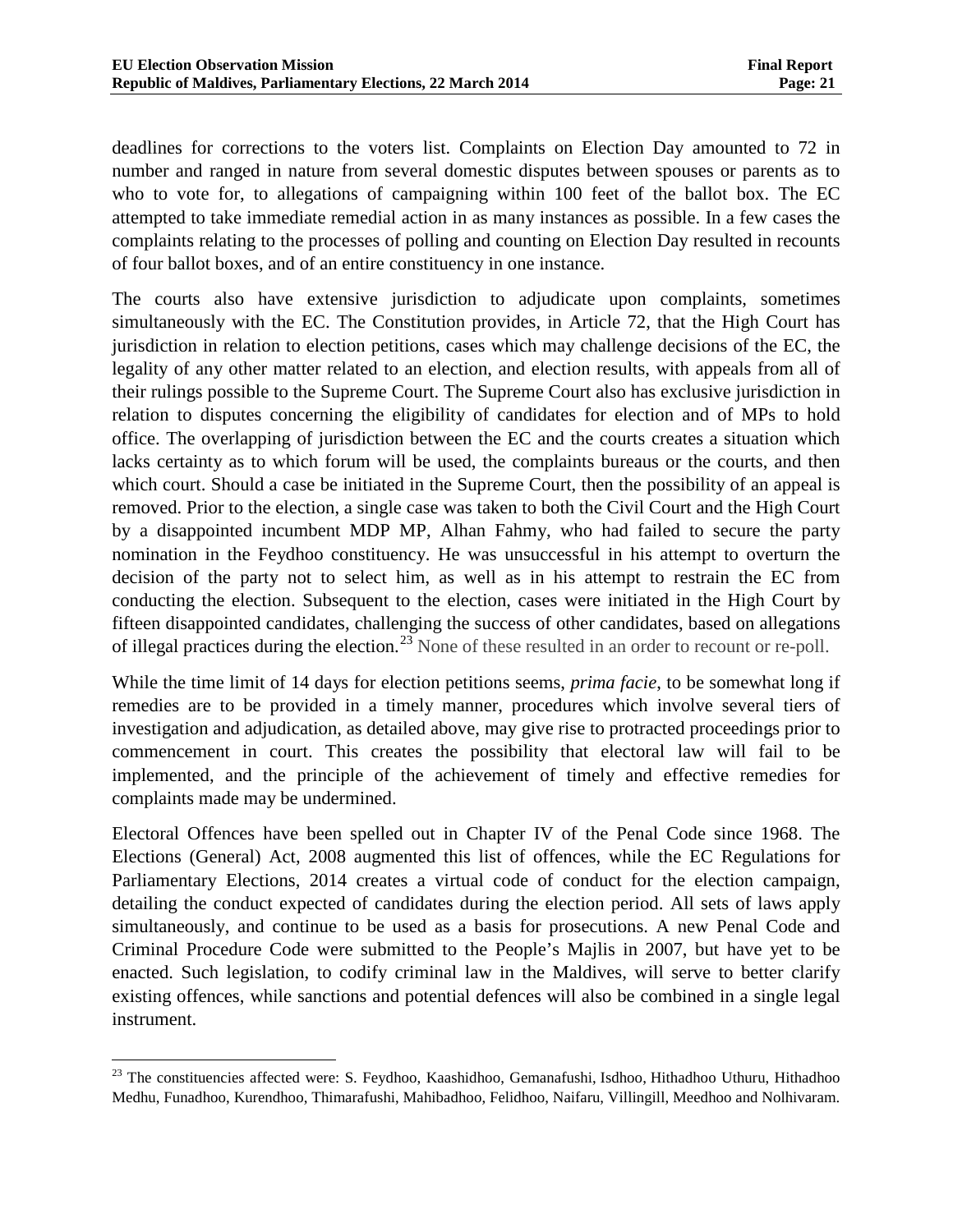#### **XII. PARTICIPATION OF WOMEN**

Women are acutely under-represented in public life in the Maldives. The society is deeply patriarchal, and women have traditionally been relegated to the private rather than the public sphere of life. There are a multiplicity of barriers which inhibit the participation of women in public life, with the result that global indicators on gender equality are revealing negative trends for the Maldives. The CEDAW Committee noted<sup>24</sup>, in its last consideration of the record of the Maldives, that women play a subordinate and subservient role within the family, and that deeprooted, traditional, stereotyped attitudes persist, all of which are reflected in women's professional and educational opportunities and choices, and their participation in public and political life. Islamic Sharia is widely being interpreted in an ever more conservative manner, which is operating to the disadvantage of women. Indeed the government has noted<sup>[25](#page-26-1)</sup> that religious extremist interpretations have introduced practices of under-aged marriages and decreased school enrolment rates of girls. It stated that "these extremist ideologies confining women in the domestic sphere also hinder women's participation in the public sphere".

The Maldives itself has also acknowledged<sup>[26](#page-26-2)</sup> that progress towards the achievement of Millennium Development Goal three, the promotion of gender equality and the empowerment of women, has not been achieved in the state. It has accepted that, while gender equality provisions were included in the 2008 Constitution, women continue to experience *de facto* discrimination in most walks of life, with election results from 2008 and 2009 cited as clear evidence that negative gender stereotyping and societal discrimination continue to pose significant challenges. Also, while there are provisions on equality in the Constitution, there is an absence of a general provision of the nature spelt out in Article 1 of CEDAW, defining and prohibiting all direct and indirect discrimination on the grounds of sex, while there is also no secondary legislation to this effect. The drafting of a "gender equality bill" has been on the agenda of the Ministry of Health and Gender for many years, but progress has been extremely slow, and indications are  $27$  that it is unlikely to address many of these deficiencies.

States parties' to CEDAW are obliged  $^{28}$  $^{28}$  $^{28}$  to improve the de facto position of and to address prevailing gender relations and the persistence of gender-based stereotypes that affect women, in law as well as in legal and societal structures and programmes. The use of temporary special measures for this purpose is encouraged by CEDAW as a means to eliminate discriminatory dimensions of past and current societal contexts, in order to achieve *de facto* or substantive equality for women. Civil society has criticised<sup>[29](#page-26-5)</sup> the failure to adopt such measures, which is particularly serious as such measures are arguably foreseen within the scope of Article 35 of the Constitution which allows for "special protection and assistance" for, among others,

<span id="page-26-0"></span><sup>&</sup>lt;sup>24</sup> CEDAW, Concluding Comment, 2007, CEDAW/C/MDV/2-3.

<span id="page-26-1"></span><sup>&</sup>lt;sup>25</sup> The Maldives, Combined Fourth & Fifth State Report to CEDAW, 2012, paragraph 24.<br><sup>26</sup> The Maldives, Combined Fourth & Fifth State Report to CEDAW, 2012, paragraph 6.<br><sup>27</sup> Meeting between EU EOM and Minister for Healt

<span id="page-26-3"></span><span id="page-26-2"></span>

<span id="page-26-4"></span>

<span id="page-26-5"></span><sup>&</sup>lt;sup>29</sup> NGO Shadow Report, CEDAW Combined fourth & Fifth Report, 2012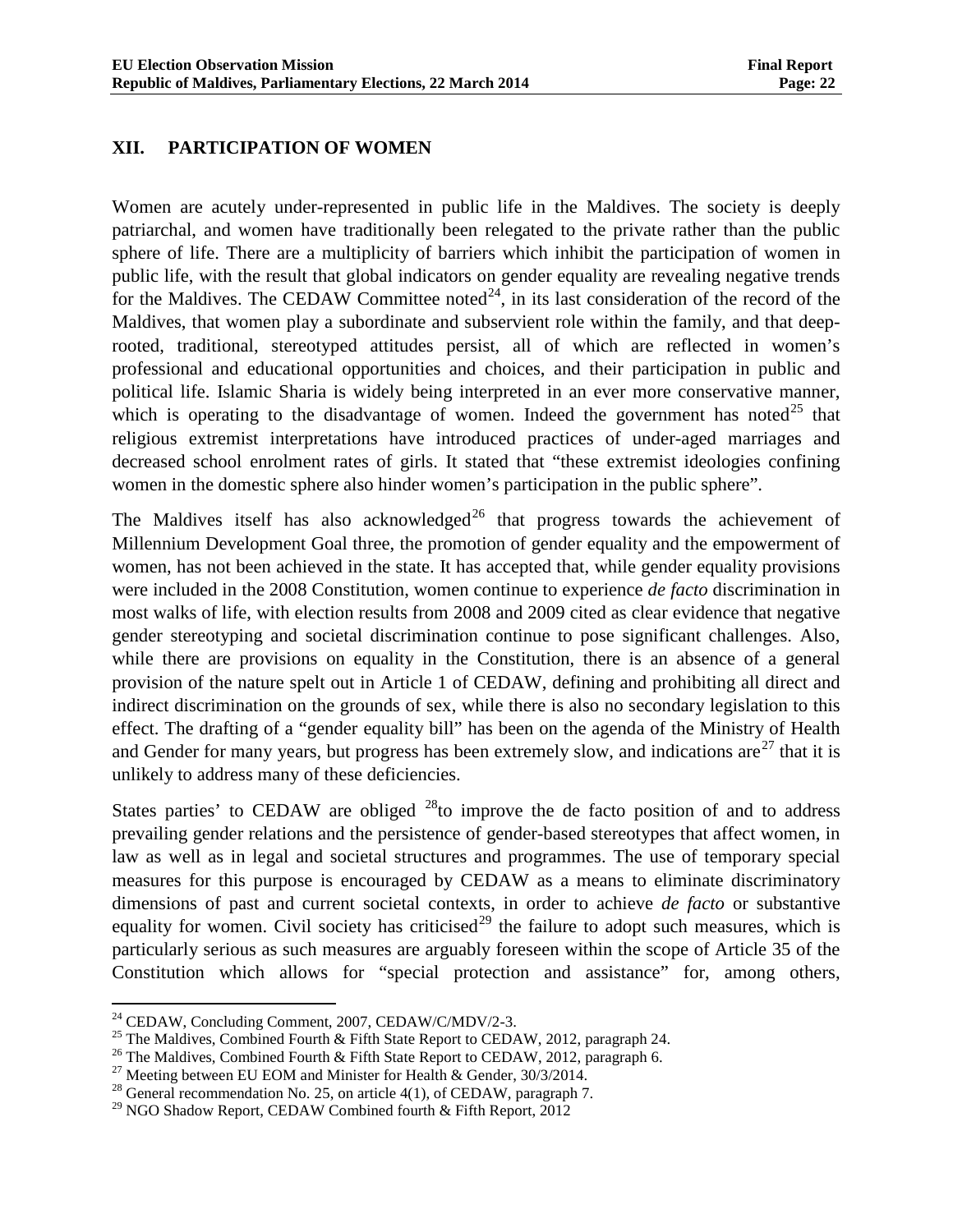"disadvantaged people". On the other hand, however, all the provisions on fundamental rights in the Constitution are, pursuant to Article 16 (a), to be guaranteed only to the extent to which they are not contrary to any tenet of Islam, a provision which raises potential for discrimination on the grounds of sex. The promotion of gender stereotypes, sex segregation in social organisation, and attempts to solidify gender roles, are increasingly endorsed.

The introduction of special temporary measures to promote the greater political participation of women has been discussed on several occasions by successive Maldivian parliaments. During the drafting of the current Constitution, a debate took place in 2006 in the Special Majlis as to whether a 15 per cent quota should be reserved for women in the People's Majlis, a proposal which suffered defeat. Unsuccessful efforts were made by female MPs in 2007 to include a measure allocating just ten seats reserved for women in the People's Majlis; while an unsuccessful attempt was also made to include a women's quota for local council elections in the drafting of the Decentralisation Bill, which was discussed by Parliament in 2010. In 2007, as political parties legislation was being drafted, CEDAW<sup>[30](#page-27-0)</sup> recommended that the legislation ought to have stipulated that a specified percentage of women be selected as party candidates. The situation remains, however, that there are no affirmative action measures in place to promote the participation of women in public life. This was particularly evident in the extremely low number of female candidates in these elections, with a mere 23 women among a total field of 302 candidates, five of whom secured seats. This represents an actual decrease in the proportion of women in parliament, with a fall from 6.4 to 5.8 per cent female members.

#### **XIII. ELECTION OBSERVATION**

Transparency Maldives (TM) is the only domestic observer organisation with a long-term observation methodology in the Maldives. The organisation produced a comprehensive preelection assessment on all relevant aspects of the election process which also comprised a number of recommendations.

Representatives of TM also took part in meetings of the National Advisory Committee. On Election Day, TM deployed the highest number of domestic non-party observers (over 300) who observed voting and counting in all atolls and conducted a quick count exercise based on a statistical sample. After the elections Transparency Maldives issued its Preliminary Statement on 23 March in which the domestic observers assessed Election Day as "well administered and transparent but wider issues of money politics threatens to hijack democratic process". TM planned to publish its final report within a month after the elections.

The Human Rights Commission of the Maldives deployed its entire 52-member staff to observe the elections. They also engaged in media monitoring for the final week of the campaign. In

<span id="page-27-0"></span><sup>&</sup>lt;sup>30</sup> CEDAW Concluding Comment, 2007, CEDAW/C/MDV/2-3, paragraph 24.  $\overline{a}$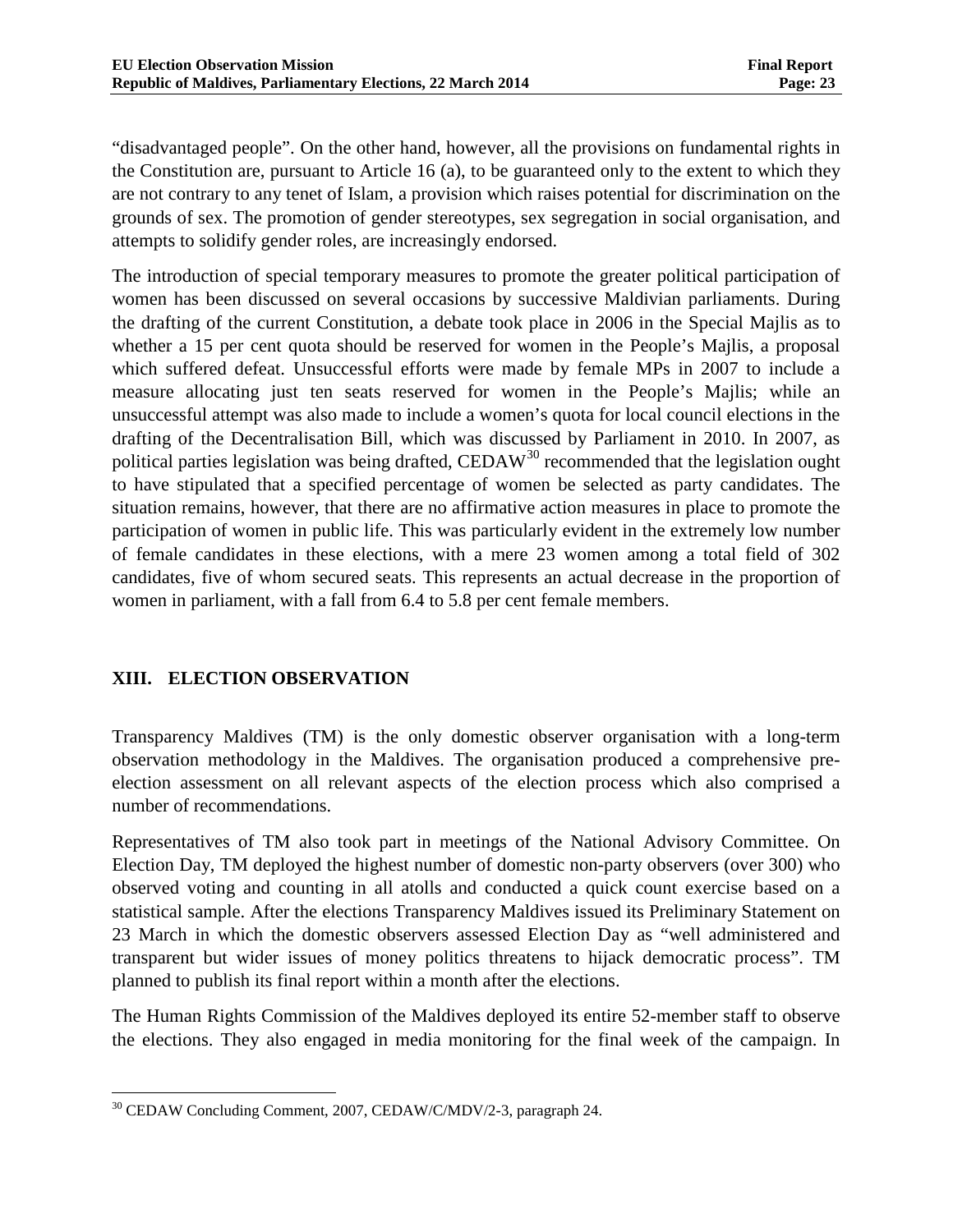addition to the EU EOM, the Commonwealth of Nations deployed a group of international observers.

#### **XIV. POLLING AND COUNTING**

Voting was assessed as "very good" to "good" and described by observers as calm, orderly and efficient. Some minor deviations from procedure were observed, but observers assessed that procedural safeguards ensured that they did not impact on the integrity of the process. In the few instances where disputes arose, they were resolved promptly by polling staff to the satisfaction of party and candidate agents present. However, there was some campaigning in the vicinity of polling stations and observers reported that the secrecy of the vote was compromised in a small number of polling stations.

Polling staff was characterized as competent and professional. In few polling stations observed, polling staff did not explicitly instruct voters on how to vote and in some PS voters' names were ticked off on the voter list instead of having their queue numbers written in. However, these procedural oversights did not affect the vote's integrity.

The method of marking ballots, in which only ticks are valid, meant that ballots in which the voters' intention was clear but the tick was misshapen were in some cases not counted. The EC adopted this rule to thwart attempts by voters to mark ballot papers with identifiable signs as part of a possible vote-buying scheme.

There was only one per cent of reserve ballots in regular polling stations and no reserve ballots for re-registered voters. This provision was insufficient and might have disenfranchised voters who mistakenly spoiled their ballots.

Party and candidate agents were present inside and around all polling stations visited by observers. The majority of them were male. Party and candidate representatives established desks outside polling stations from where they were active in keeping track of who voted and in mobilizing remaining voters to do so. All parties and candidates engaged in this practice, but PPM, MDP and JP had the heaviest presences. The desks often featured campaign materials but although they created opportunities for influencing voters, no such activity was directly observed. It was assessed that they were more interested in influencing people to come and vote than in influencing people to vote a certain way, although the practice raises questions over the freedom of voters to make their own choices. Polling stations in which there were re-registered voters were covered by the higher number of party and candidate representatives due to its importance to other constituencies. There was an unusually high number of assisted voting. The desks outside polling stations where party and candidate representatives monitored voters were a common source of "assisters". This raised the possibility that some people were assisted who were not really in need of it. As observed, polling staff performed elaborate tests to ensure that only people who really need assistance were assisted.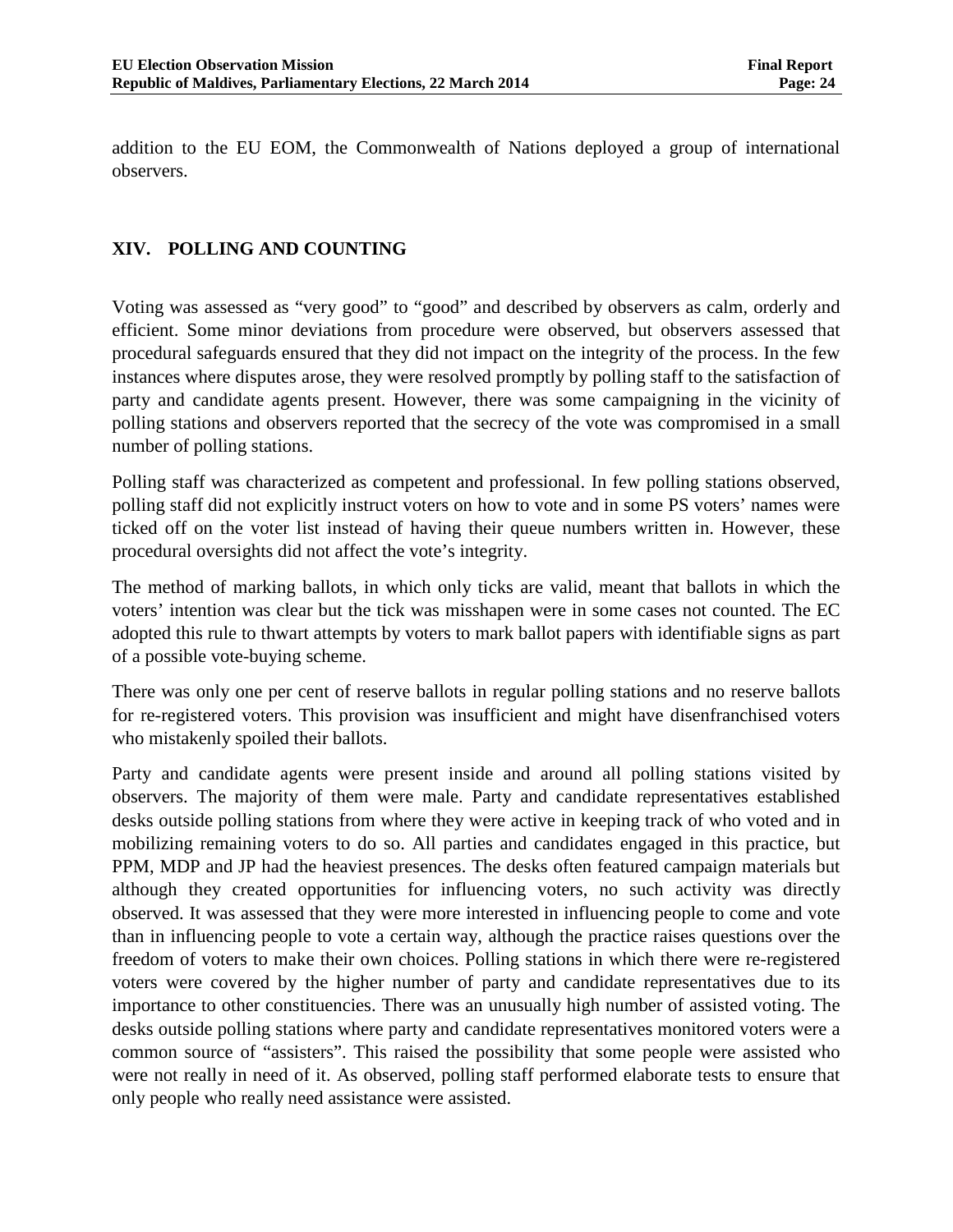While the Constitution provides for secrecy of voting, procedures for voters to vote outside their constituency do not ensure secrecy of the vote when there are only single or a small number of ballots cast for a particular constituency. There were up to 2,947 cases of single voters and more than 1,000 cases of only two voters voting in polling stations which has on its voter lists reregistered voters for particular constituency.

In regular polling stations, the secrecy of the vote was generally well-protected, although observers reported that in a small number of polling stations, the placement and structure of voting booths allowed observers to see for whom a voter marked their ballot. The absence of tactile ballot guides for visually impaired voters limited the secrecy rights of these voters.

National observers were present at 30 per cent of polling stations observed. Media monitors, who were granted access to polling stations in order to enable them to report on proceedings, were in practice partisan and were allowed substantial freedoms by polling staff. Media monitors openly displayed party affiliations and were present in some polling stations in groups. In many cases they took photos of voters putting ballots in the ballot box and in isolated cases assisted polling staff and voters. Media monitors were present in 33 per cent of polling stations observed.

Many polling stations closed after the official closing time at 4pm as there were high numbers of voters in the queues, especially in Malé. Counting was assessed as "good" to "very good" and described as orderly, transparent and professional, with exceptionally transparent procedures in the ten polling stations where counting was observed. In all polling stations observed the result sheets were posted immediately, although they were often removed within 24 hours.

#### **XV. ANNOUNCEMENT OF RESULTS**

Out of 473 polling stations some 100 had to administer elections for several constituencies, given the high number of voters who voted outside their constituencies of origin. A total of 6,110 result forms from 473 polling stations had to be either delivered or faxed to the EC Coordination Centre and subsequently to the EC Result Centre in Malé. The tabulation process at EC HQ started immediately after the first result forms were faxed and checked by the Results Centre. The EC made available information online with a breakdown of individual polling stations, allowing representatives of political parties/candidates and the media to cross-check results with their representatives/agents present in almost all polling stations.

According to the Elections Commission, a small number of result forms were delivered with various errors or missing data, requiring clarifications with respective presiding officers. The presiding officers were asked to fax the corrected result forms back to EC HQ. In several cases the forms were not delivered, mainly because the presiding officers failed to fill in the separate result form for constituencies where no ballot was cast. In those cases the Elections Commission had to investigate and cross-check the data, which often required opening envelopes with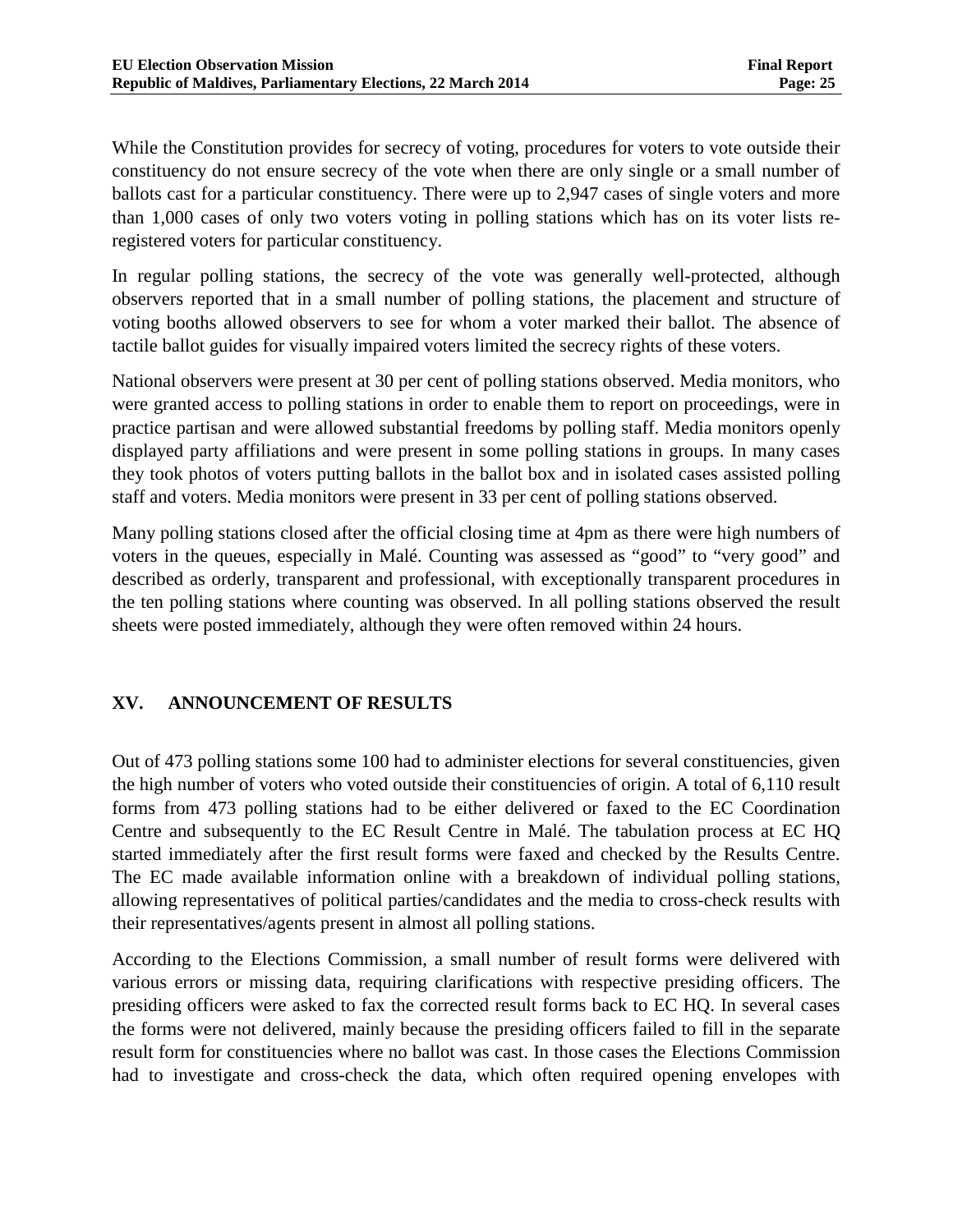sensitive material and led to a prolongation of the tabulation process as these procedures were time consuming.

Due to a rather small number of results forms (13) not being processed, the EC postponed the announcement of the provisional results for one day. The provisional results were announced for 84 constituencies on 25 March. The results for the constituency of Nilandhoo were not announced as an unsuccessful candidate filed complaints over the counting process at an unspecified number of polling stations in his constituency. The PPM candidate had lost by one vote to an independent candidate. The EC decided to recount ballots for all polling stations in the constituency although the complaint did not justify this decision. The recount confirmed the provisional results. There were also four additional recounts of polling stations in various constituencies based on candidates' complaints. None resulted in a change to the provisional results or revealed any serious flaws in the voting or counting processes.

The final results were announced by the EC within the seven-day legal deadline on 29 March. The election stakeholders could appeal the final results within 14 days. The ruling coalition received a strong majority as 33 candidates were elected from the main coalition party PPM, 15 from JP and five from the MDA. The Adhaalath Party won one seat. Five independent candidates were also elected. However, it was expected that some of them would join individual parties within the coalition. The MDP is the only opposition party whose candidates were elected. In comparison with the 2009 election results, the MDP has one extra Member of Parliament, as 26 of its candidates were elected. All political parties accepted the final results of the 2014 Parliamentary Elections.

| <b>Purpose</b>                                                                                        | <b>Recommendation</b>                                                                                                                                                                                                                  | <b>Targeted</b><br><b>Institutions</b> | <b>Principle</b>                                                                                             |
|-------------------------------------------------------------------------------------------------------|----------------------------------------------------------------------------------------------------------------------------------------------------------------------------------------------------------------------------------------|----------------------------------------|--------------------------------------------------------------------------------------------------------------|
| <b>Legal Framework</b>                                                                                |                                                                                                                                                                                                                                        |                                        |                                                                                                              |
| To avoid regulatory or<br>jurisdiction overlap and<br>to provide for legal<br>certainty               | Legislation should clearly define the division of competences of<br>the courts, the Elections Commission, the police and the Anti-<br>Corruption Commission during the electoral process as well as<br>other independent institutions. | People's<br>Majlis,                    | Separation of<br>powers, legal<br>certainly                                                                  |
| To promote realisation<br>of freedom of<br>association, through<br>membership of political<br>parties | Enact new legislation on minimum requirements for registration<br>& continued operation of political parties.                                                                                                                          | People's<br>Majlis                     | <b>ICCPR Article 22.1</b><br>Everyone shall have<br>the right to<br>freedom of<br>association with<br>others |
| To promote the<br>implementation of                                                                   | Consider ending discrimination in family laws, including<br>inheritance laws.                                                                                                                                                          | People's<br>Mailis                     | To ensure the equal<br>right of women to                                                                     |

#### **XVI. RECOMMENDATIONS**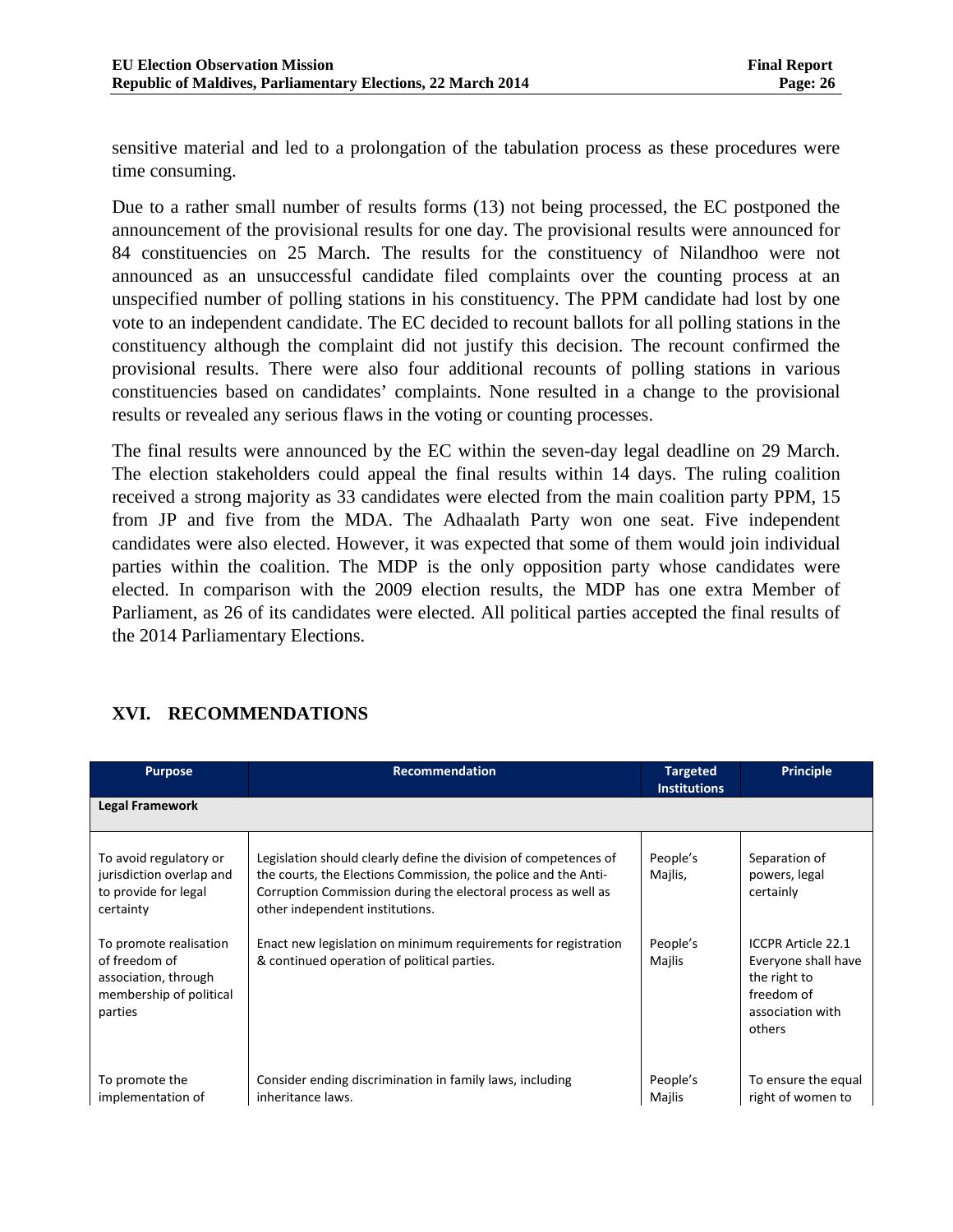| CEDAW & reduce<br>discrimination against<br>women                                                                                                                               |                                                                                                                                                                                                                                                                                                      |                           | enjoy political<br>rights; Art. 3 ICCPR;<br>Art. 1 CEDAW<br>Right to participate<br>in political life &<br>public affairs,<br>without distinction<br>as to religion |
|---------------------------------------------------------------------------------------------------------------------------------------------------------------------------------|------------------------------------------------------------------------------------------------------------------------------------------------------------------------------------------------------------------------------------------------------------------------------------------------------|---------------------------|---------------------------------------------------------------------------------------------------------------------------------------------------------------------|
| To promote the right to<br>vote and stand for<br>election, in compliance<br>with ICCPR Article 2.1                                                                              | Revise Constitution: Article 9 – that one be a Muslim to be a<br>citizen & vote; Article 73 - that one be a Sunni Muslim citizen to<br>stand for election.                                                                                                                                           | People's<br>Majlis        | Compliance with<br><b>ICCPR</b>                                                                                                                                     |
| <b>Electoral Administration</b>                                                                                                                                                 |                                                                                                                                                                                                                                                                                                      |                           |                                                                                                                                                                     |
| To allow voters to cast<br>their ballots in secret                                                                                                                              | In case of one voter or small number of voters voting for<br>particular constituency in the polling station located outside of<br>their constituency appropriate measures should be taken in order<br>to guarantee the secrecy of vote.                                                              | People's<br>EC,<br>Majlis | Secrecy of vote<br><b>ICCPR</b>                                                                                                                                     |
| To establish equality of<br>the vote                                                                                                                                            | Consideration could be given to decrease significant variation in<br>the population size of electoral constituencies. Preferably the size<br>of the electoral constituencies should not vary more than 15 per<br>cent in the whole country not only in administrative units.                         | People's<br>Majlis, EC    | Equality of the vote<br><b>ICCPR</b>                                                                                                                                |
| guarantee<br>To<br>an<br>effective representation<br>of<br>voters<br>by<br>the<br>members of parliament<br>elected<br>from<br>constituencies<br>were<br>voters permanently live | The people should have a right to register themselves as voters in<br>electoral constituencies they permanently reside in, in order to be<br>effectively represented by Members of Parliament. The process<br>should be accompanied by an information campaign.                                      | People's<br>Majlis, EC    | Effective<br>Representation                                                                                                                                         |
| Guarantee where is a<br>clear intent at polling<br>station level in how an<br>individual has voted that<br>this vote is included as<br>valid                                    | Greater flexibility is required in the area of invalid ballots to grant<br>discretion at the polling station to ascertain the intent of the<br>voter. If intent is clear on the ballot paper, consideration should<br>be given to including that vote as valid.                                      | EC                        | Right to vote                                                                                                                                                       |
| To allow voters who<br>spoil their ballot to vote                                                                                                                               | In case a voter mistakenly spoils his/her ballot, there should be a<br>provision to obtain a new ballot. There should be a surplus of<br>additional ballots provided also for voters voting outside their<br>constituencies.                                                                         | People's<br>Majlis, EC    | Right to vote                                                                                                                                                       |
| <b>Voter Registration</b>                                                                                                                                                       |                                                                                                                                                                                                                                                                                                      |                           |                                                                                                                                                                     |
| Increase confidence in<br>the voter registration<br>process                                                                                                                     | To improve the update of the voter register, the process of the<br>display of voter register should be extended so there would be<br>more time for voters to check their data. The process could be<br>accompanied by a massive information campaign reminding<br>voters about their responsibility. | People's<br>EC,<br>Majlis | Universal suffrage                                                                                                                                                  |
| <b>Campaign Environment</b>                                                                                                                                                     |                                                                                                                                                                                                                                                                                                      |                           |                                                                                                                                                                     |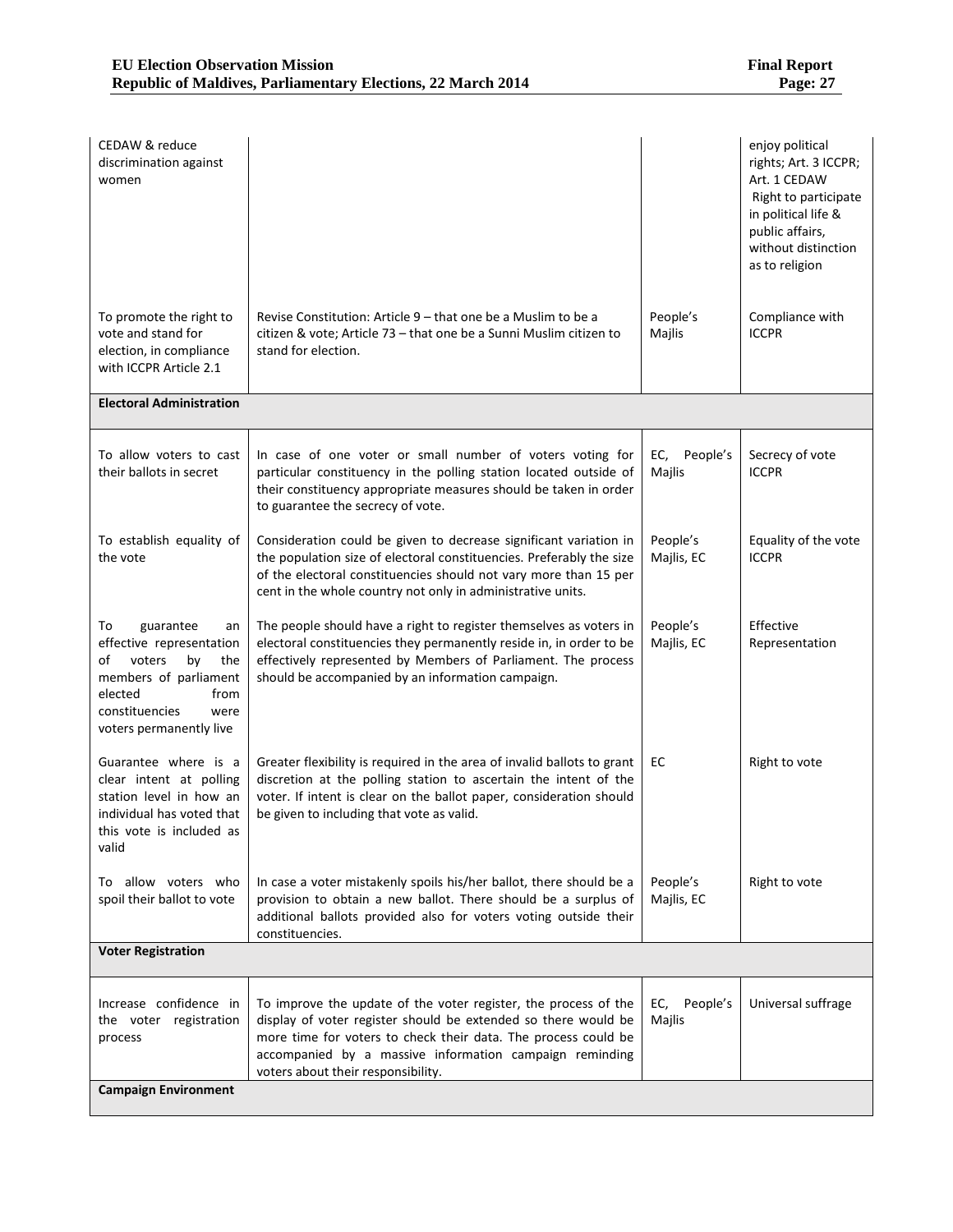| Increase the efficacy of<br>system<br>the<br>οf<br>of<br>accountability<br>campaign contributions<br>and spending making it<br>more transparent and<br>effective in providing<br>accountability<br>public<br>and creating a level<br>playing field between<br>contesting<br>candidates<br>and political parties | Campaign finance rules need to be overhauled and revised to<br>ensure accountability and transparency in contributions and<br>spending on campaigns of political parties and candidates. An<br>adequate and impartial monitoring framework is also required to<br>provide an appropriate regulatory environment in this area with<br>reasonable donation and spending ceilings, and provisions<br>regulating third party spending and in-kind contributions put in<br>place to ensure a level playing field between candidates. | People's<br>Majlis, EC           | ICCPR;<br>Transparency<br>of<br>campaign<br>finance<br>and<br>equality<br>of<br>campaign<br>opportunities |
|-----------------------------------------------------------------------------------------------------------------------------------------------------------------------------------------------------------------------------------------------------------------------------------------------------------------|---------------------------------------------------------------------------------------------------------------------------------------------------------------------------------------------------------------------------------------------------------------------------------------------------------------------------------------------------------------------------------------------------------------------------------------------------------------------------------------------------------------------------------|----------------------------------|-----------------------------------------------------------------------------------------------------------|
| Reduce the use of state<br>resources attached to<br>office<br>public<br>in<br>that<br>campaigns<br>is<br>against the law and<br>undermines the concept<br>of a level playing field<br>between candidates and<br>political parties during<br>the campaign period                                                 | Clearer regulations and an adequate framework for minimising<br>the use of state resources during campaign periods should be<br>introduced. A moratorium on the government members and<br>ruling parties' candidates opening public works should be<br>considered during a campaign period. The civil service should<br>introduce a code of conduct providing for measures to ensure<br>scheduling, finalisation and inauguration of these works is not<br>used instrumentally, by elected officials, for campaign purposes     | People's<br>Majlis, EC           | ICCPR; Equality of<br>campaign<br>opportunities                                                           |
| To combat vote buying                                                                                                                                                                                                                                                                                           | Police and other state agencies in cooperation with EC should<br>prioritize monitoring, investigation and prosecution of all<br>reported cases of vote buying before and after elections.                                                                                                                                                                                                                                                                                                                                       | People's<br>Majlis, Police<br>EC | Respect for the rule<br>of law                                                                            |
| Strengthen the ability of<br>civil<br>society<br>organisations to provide<br>voter awareness and<br>anti-vote<br>buying<br>campaign in order for<br>the general public to be<br>informed on their rights<br>and responsibilities                                                                                | Civil society should be more actively engaged in civic and voter<br>education across the country and a wider range of civil society<br>organisations should be identified that can provide appropriate<br>civic and voter education tools and platforms.                                                                                                                                                                                                                                                                        | EC,<br>Civil<br>Society          | Voter<br>awareness;<br><b>ICCPR</b>                                                                       |
| <b>Electoral Justice</b>                                                                                                                                                                                                                                                                                        |                                                                                                                                                                                                                                                                                                                                                                                                                                                                                                                                 |                                  |                                                                                                           |
| To clarify & codify<br>electoral offences                                                                                                                                                                                                                                                                       | Review the provision of criminal law dealing with electoral<br>offences, codifying all rules in either a single chapter of a new<br>penal code; or in a new law on electoral offences.                                                                                                                                                                                                                                                                                                                                          | People's<br>Majlis               | Uphold integrity of<br>electoral law; legal<br>certainty                                                  |
| To ensure that there is<br>an effective electoral<br>dispute resolution<br>process                                                                                                                                                                                                                              | Review the operation of the existing complaints & appeals<br>mechanism, considering the introduction of an alternative model.                                                                                                                                                                                                                                                                                                                                                                                                   | EC                               | Right to a timely &<br>effective remedy:<br>Art. 8, UDHR<br>Art. 2, ICCPR                                 |
| <b>Gender Equality</b>                                                                                                                                                                                                                                                                                          |                                                                                                                                                                                                                                                                                                                                                                                                                                                                                                                                 |                                  |                                                                                                           |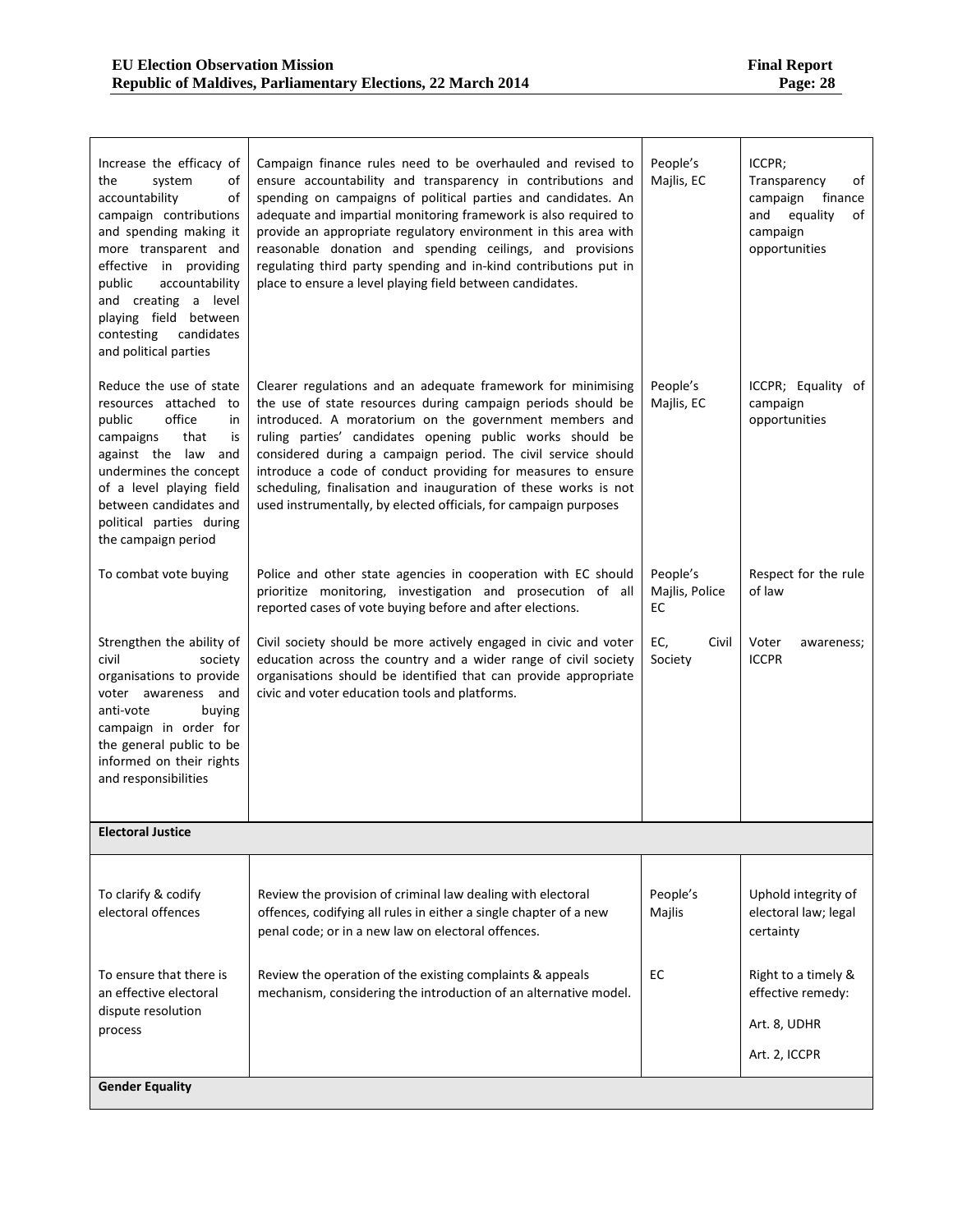ı,

| To promote the<br>participation of women<br>in politics                                                                                                                                                                                                    | Adopt legislation requiring affirmative action policies within<br>political parties, requiring integration of women within party<br>structures and selection of women as candidates. Confer<br>enforcement powers upon the EC.                                                                                                                                                                                                                                                                                                                                                                                         | People's<br>Majlis;<br>political<br>parties                                                                                                             | To ensure the equal<br>right of women to<br>enjoy political<br>rights; affirmative<br>action. Art. 3,<br>ICCPR;                                     |
|------------------------------------------------------------------------------------------------------------------------------------------------------------------------------------------------------------------------------------------------------------|------------------------------------------------------------------------------------------------------------------------------------------------------------------------------------------------------------------------------------------------------------------------------------------------------------------------------------------------------------------------------------------------------------------------------------------------------------------------------------------------------------------------------------------------------------------------------------------------------------------------|---------------------------------------------------------------------------------------------------------------------------------------------------------|-----------------------------------------------------------------------------------------------------------------------------------------------------|
|                                                                                                                                                                                                                                                            |                                                                                                                                                                                                                                                                                                                                                                                                                                                                                                                                                                                                                        |                                                                                                                                                         | Art. 4.1 CEDAW                                                                                                                                      |
| To promote the<br>participation of women<br>in public life                                                                                                                                                                                                 | Adopt equality legislation which outlaws both direct and indirect<br>discrimination on the grounds of sex.                                                                                                                                                                                                                                                                                                                                                                                                                                                                                                             | People's<br>Majlis                                                                                                                                      | To ensure the equal<br>right of women to<br>enjoy political<br>rights; Art. 3 ICCPR;                                                                |
|                                                                                                                                                                                                                                                            |                                                                                                                                                                                                                                                                                                                                                                                                                                                                                                                                                                                                                        |                                                                                                                                                         | Art. 1 CEDAW                                                                                                                                        |
| Media                                                                                                                                                                                                                                                      |                                                                                                                                                                                                                                                                                                                                                                                                                                                                                                                                                                                                                        |                                                                                                                                                         |                                                                                                                                                     |
| Compliance with ICCPR;<br>ensure freedom of<br>expression                                                                                                                                                                                                  | Amend Article 27 of the Constitution to bring it in line with Article<br>19 of the ICCPR.                                                                                                                                                                                                                                                                                                                                                                                                                                                                                                                              | People's<br>Majlis                                                                                                                                      | Freedom of<br>expression                                                                                                                            |
| Provide greater legal<br>clarity, reduce the<br>overlap in mandates<br>between institutions,<br>and introduce an<br>effective, proportionate<br>oversight mechanism<br>with greater<br>accountability among<br>broadcasters for their<br>election coverage | Update legislation - Elections (General) Act 2008; Broadcasting<br>Act (2010) and Media Council Law (2008) - to clarify the<br>mandates of the regulatory bodies and provide a clear delineation<br>of responsibilities for regulatory oversight of broadcast coverage<br>of elections. A merger between the Media Council and the<br>Broadcasting Commission could be considered.                                                                                                                                                                                                                                     | <b>Broadcasting</b><br>Commission;<br>Media<br>Council;<br>Elections<br>Commission                                                                      | System of<br>proportionate<br>regulation<br>conducive to media<br>responsibility and<br>accountability while<br>respecting freedom<br>of expression |
| Professional capacity-<br>building to help develop<br>media sector and ensure<br>balanced, accurate and<br>responsible journalism                                                                                                                          | Provide training and professional development courses for<br>journalists and managing editors. Technical assistance could be<br>provided to help develop the recently established journalism<br>faculty at the Maldives National University into a centre of<br>excellence offering practical work placements in newsrooms. This<br>could be carried out as part of a wider media strategy aimed at<br>developing a pluralistic and independent media sector producing<br>high-quality content on a wide variety of issues (not just politics),<br>including social, environmental, health, arts and education issues. | People's<br>Majlis;<br><b>Broadcasting</b><br>Commission;<br>Media<br>Council;<br>Maldives<br>Journalist<br>Association;<br><b>Maldives</b><br>National | Support for<br>professional,<br>independent and<br>pluralistic media;<br>media as a platform<br>for democratic<br>discourse                         |
| Facilitate "participation<br>of multiple parties in the<br>dissemination of news<br>and information and<br>provide opportunity for<br>diverse ideas and<br>opinions," as set out by<br>the Maldives<br>Broadcasting Act (2010)                             | Use of the Broadcasting Commission's licensing system to<br>promote diversity on the airwaves and foster media pluralism.<br>Efforts should be made to encourage and facilitate the<br>development of community/associative broadcasters and<br>websites.                                                                                                                                                                                                                                                                                                                                                              | University                                                                                                                                              | Support for<br>independent,<br>pluralistic and<br>diverse media                                                                                     |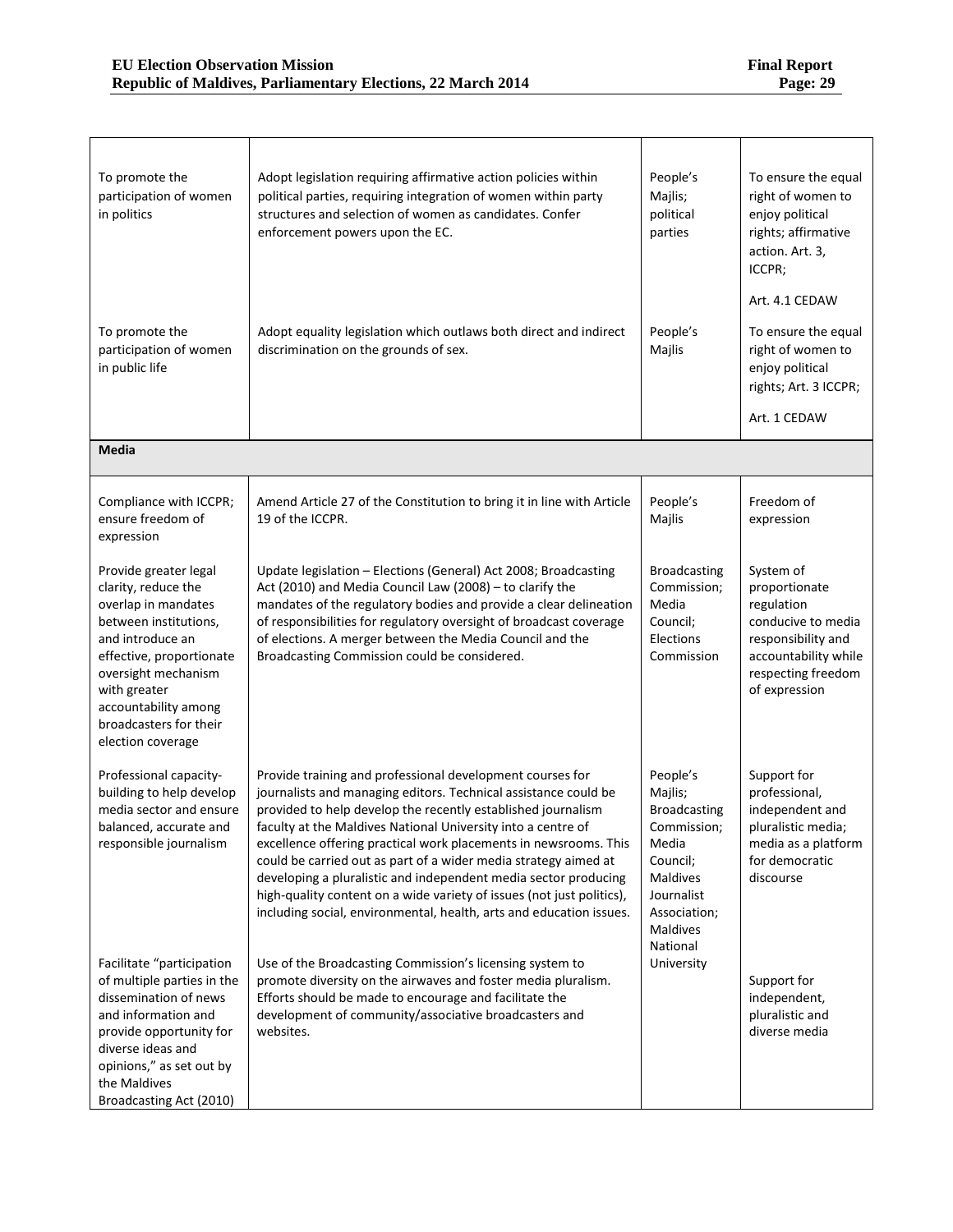#### **APPENDICES - FINAL RESULTS**

#### **Maldives Parliamentary Elections Results**

*Cast Votes:* 187'547

*Valid Votes*: 185'537

*Invalid Votes*: 2'011

*Registered Voters*: 240'652

*Voter Turnout:* 77%



**Share of Vote for Political Parties**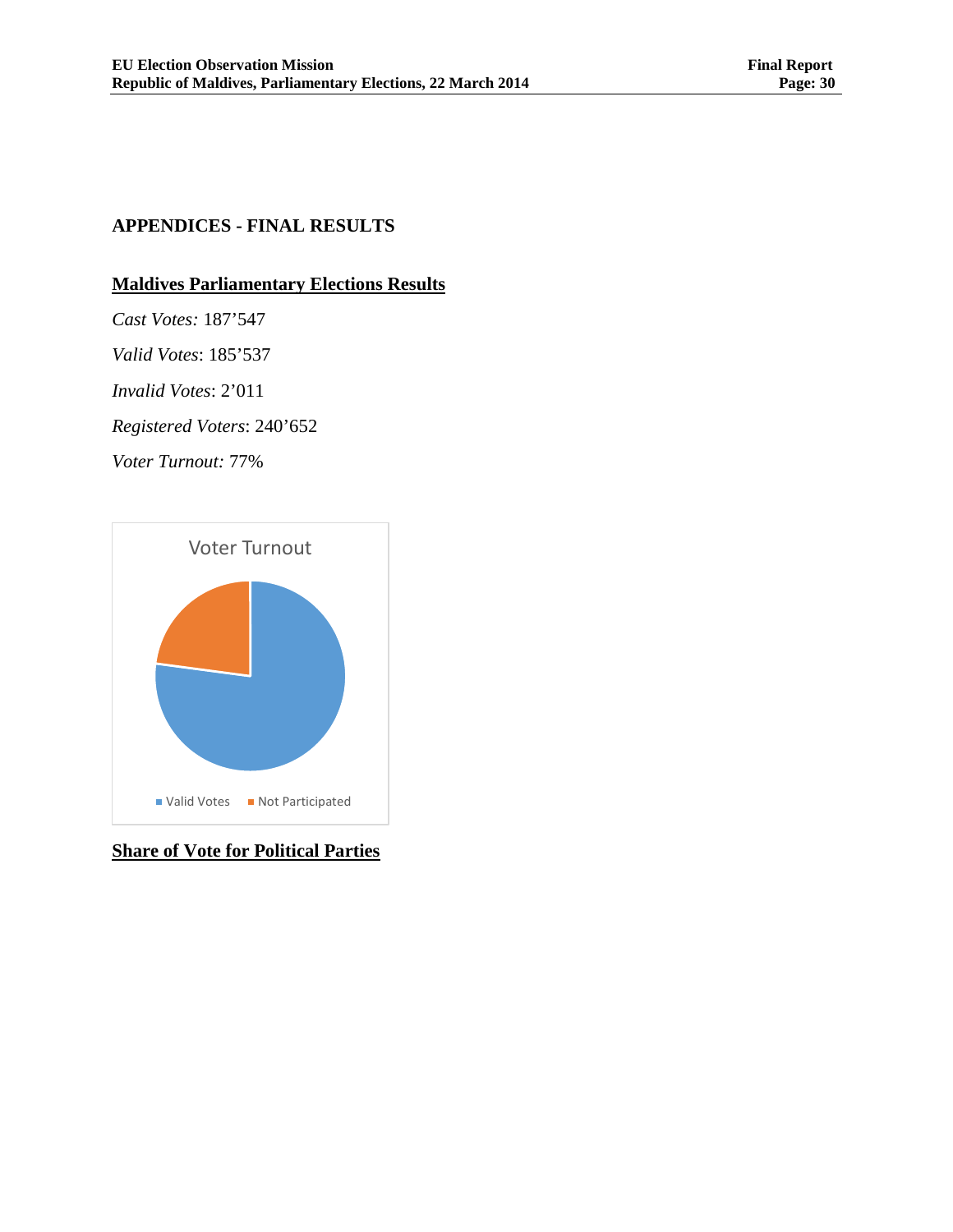

**Share of Seats in the Parliament**